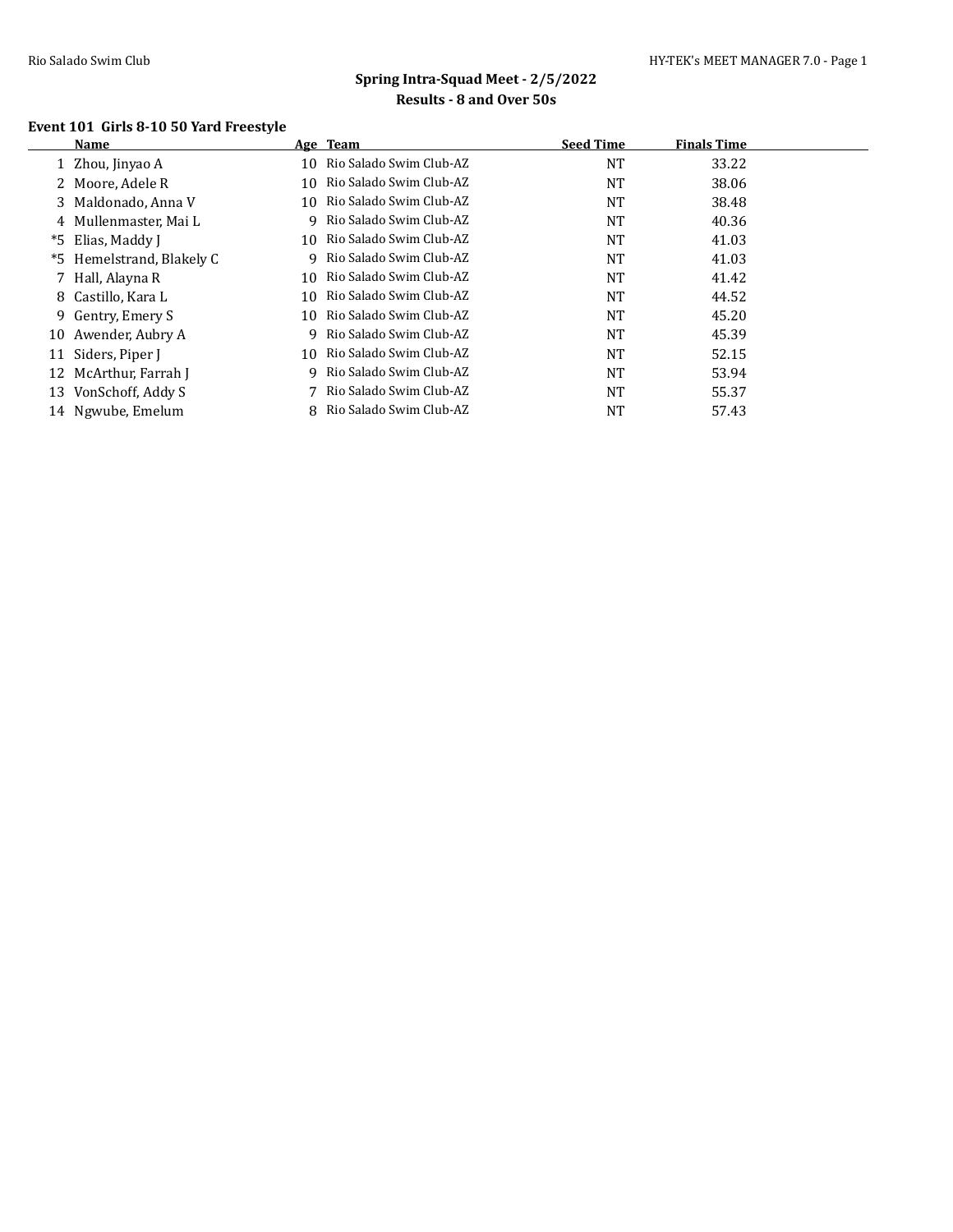#### **Event 102 Boys 8-10 50 Yard Freestyle**

| Name                 |     | Age Team                   | <b>Seed Time</b> | <b>Finals Time</b> |
|----------------------|-----|----------------------------|------------------|--------------------|
| l Krish, Brody J     |     | 10 Rio Salado Swim Club-AZ | NT               | 36.70              |
| 2 Schmidt, Braun M   |     | 10 Rio Salado Swim Club-AZ | NT               | 39.16              |
| 3 Dille, Jacob B     |     | 9 Rio Salado Swim Club-AZ  | 40.07            | 39.38              |
| 4 Kountz, Brodrick G |     | 9 Rio Salado Swim Club-AZ  | 43.84            | 41.00              |
| 5 Rivera, Rafael     | 10. | Rio Salado Swim Club-AZ    | NT               | 1:09.10            |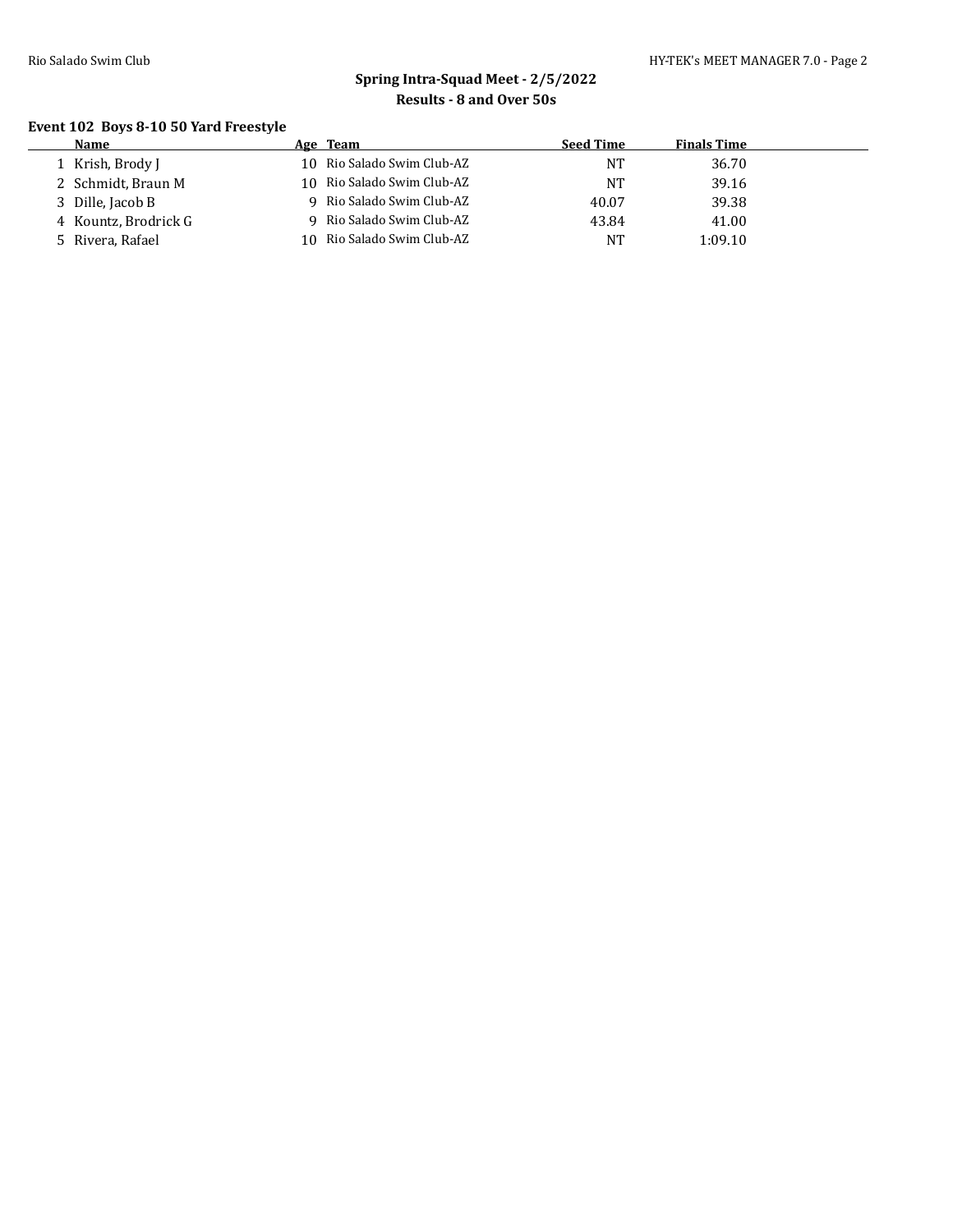#### **Event 103 Girls 11-12 50 Yard Freestyle**

|     | Name                    |     | Age Team                  | <b>Seed Time</b> | <b>Finals Time</b> |
|-----|-------------------------|-----|---------------------------|------------------|--------------------|
|     | 1 Bryant, Ellie C       | 11  | Rio Salado Swim Club-AZ   | <b>NT</b>        | 33.05              |
|     | 2 Vats, Ishani R        | 12. | Rio Salado Swim Club-AZ   | <b>NT</b>        | 35.79              |
|     | 3 Griffin, Peyton R     | 11  | Rio Salado Swim Club-AZ   | 37.70            | 35.95              |
|     | 4 Wilson, Chloe M       | 11  | Rio Salado Swim Club-AZ   | 42.59            | 36.95              |
|     | 5 Arora, Shireen S      | 12. | Rio Salado Swim Club-AZ   | 40.04            | 37.04              |
|     | 6 Ettwein, Reagan S     | 11  | Rio Salado Swim Club-AZ   | <b>NT</b>        | 37.17              |
|     | 7 Johnson, Brooke T     | 11  | - Rio Salado Swim Club-AZ | 42.25            | 37.82              |
|     | 8 Brower, Ella L        | 11  | Rio Salado Swim Club-AZ   | <b>NT</b>        | 40.77              |
|     | 9 Miller, Carolina J    | 11  | Rio Salado Swim Club-AZ   | <b>NT</b>        | 50.60              |
|     | 10 Coscarelli, Cicily C | 11  | Rio Salado Swim Club-AZ   | <b>NT</b>        | 52.18              |
| 11  | Renfrey, Maia E         | 11  | Rio Salado Swim Club-AZ   | NT               | 54.41              |
| 12. | Belcastro, Reagan E     | 11  | Rio Salado Swim Club-AZ   | NT               | 55.54              |
|     |                         |     |                           |                  |                    |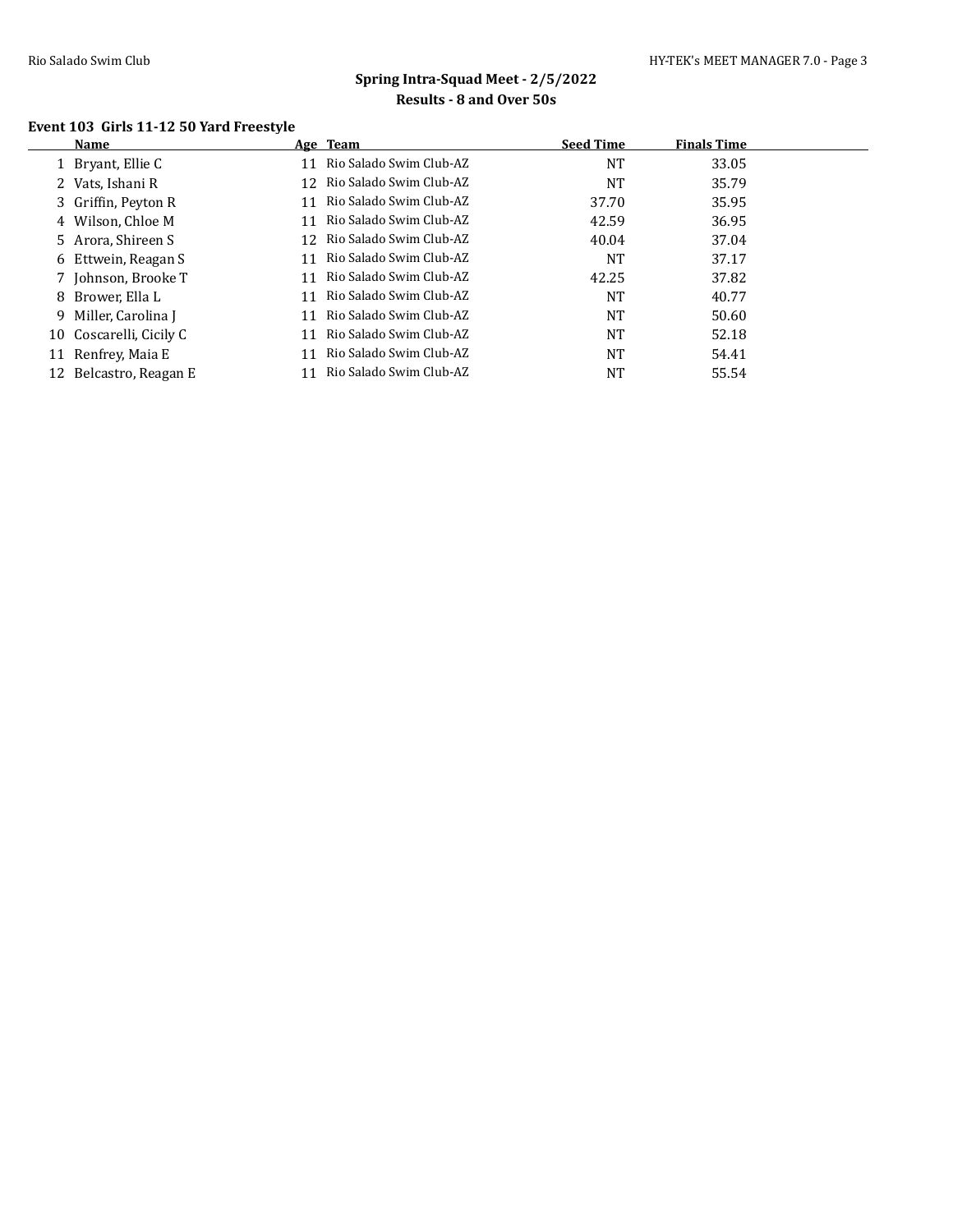$\overline{a}$ 

# **Spring Intra-Squad Meet - 2/5/2022 Results - 8 and Over 50s**

#### **Event 104 Boys 11-12 50 Yard Freestyle**

| Name                 | Age Team                      | <b>Seed Time</b> | <b>Finals Time</b> |  |
|----------------------|-------------------------------|------------------|--------------------|--|
| 1 Carter, Mason E    | 12 Rio Salado Swim Club-AZ    | 34.82            | 31.08              |  |
| 2 Mullenaux, Mark A  | 12 Rio Salado Swim Club-AZ    | 40.12            | 33.56              |  |
| 3 Parker, Rhody P    | 11 Rio Salado Swim Club-AZ    | 39.43            | 36.83              |  |
| 4 Koglmeier, Michael | 11 Rio Salado Swim Club-AZ    | NT               | 42.80              |  |
| 5 Roshit, Adith      | 12 Rio Salado Swim Club-AZ    | NT               | 47.34              |  |
| 6 Tomeh, Layth S     | 12 Rio Salado Swim Club-AZ    | NT               | 48.83              |  |
| Amato, Nathan J      | 12 Rio Salado Swim Club-AZ    | <b>NT</b>        | 55.44              |  |
| Arunkumar, Arjun     | Rio Salado Swim Club-AZ<br>11 | NT               | 1:15.60            |  |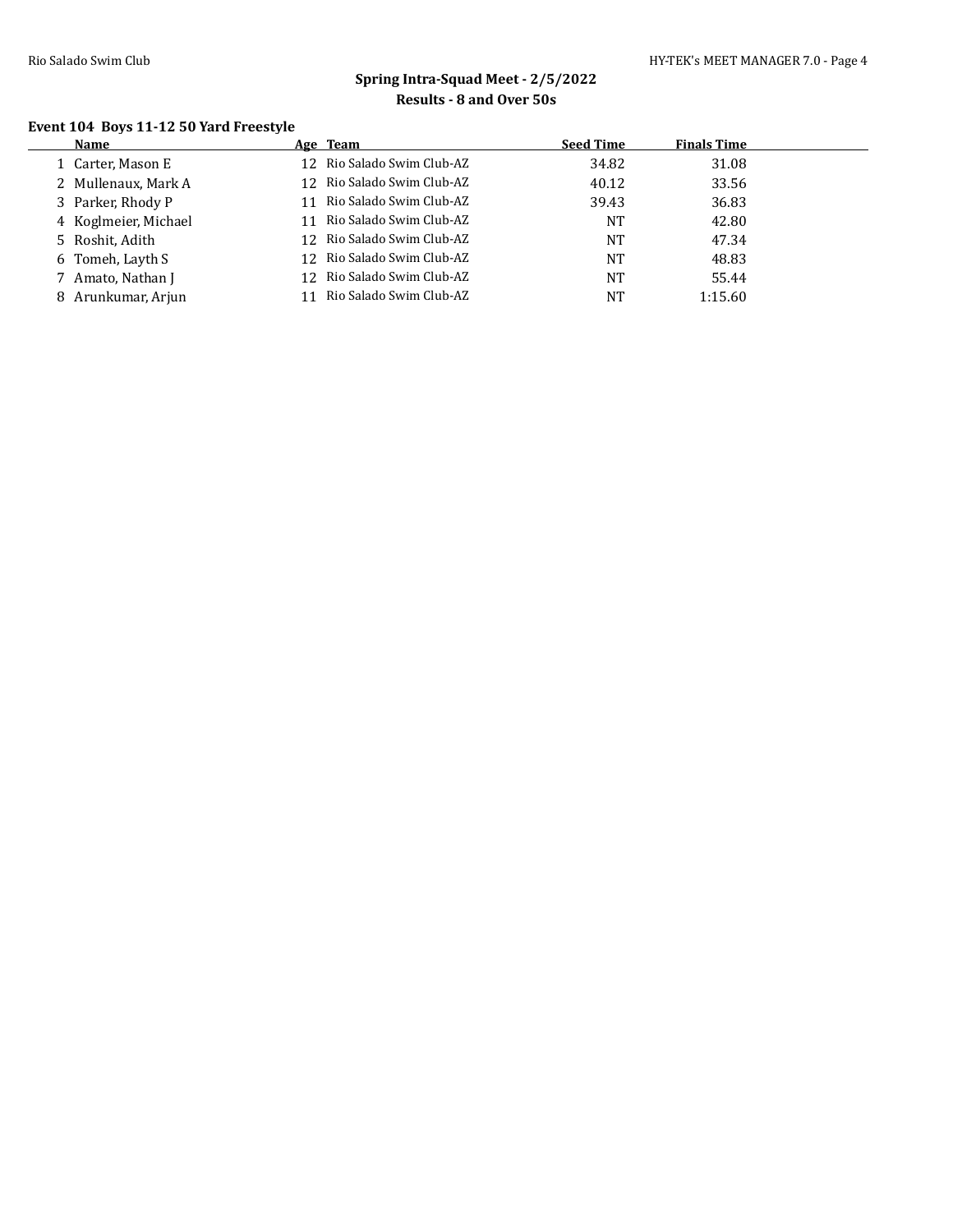#### **Event 105 Girls 13 & Over 50 Yard Freestyle**

| <b>Name</b>           | Age Team                   | Seed Time | <b>Finals Time</b> |  |
|-----------------------|----------------------------|-----------|--------------------|--|
| Sherman, Toni L       | 14 Rio Salado Swim Club-AZ | 34.32     | 32.36              |  |
| 2 Waychoff, Charlie J | 13 Rio Salado Swim Club-AZ | 34.87     | 36.31              |  |
| 3 Kaur, Sam           | 14 Rio Salado Swim Club-AZ | 43.79     | 38.20              |  |
| 4 Skousen, Tessa R    | 14 Rio Salado Swim Club-AZ | 48.05     | 46.68              |  |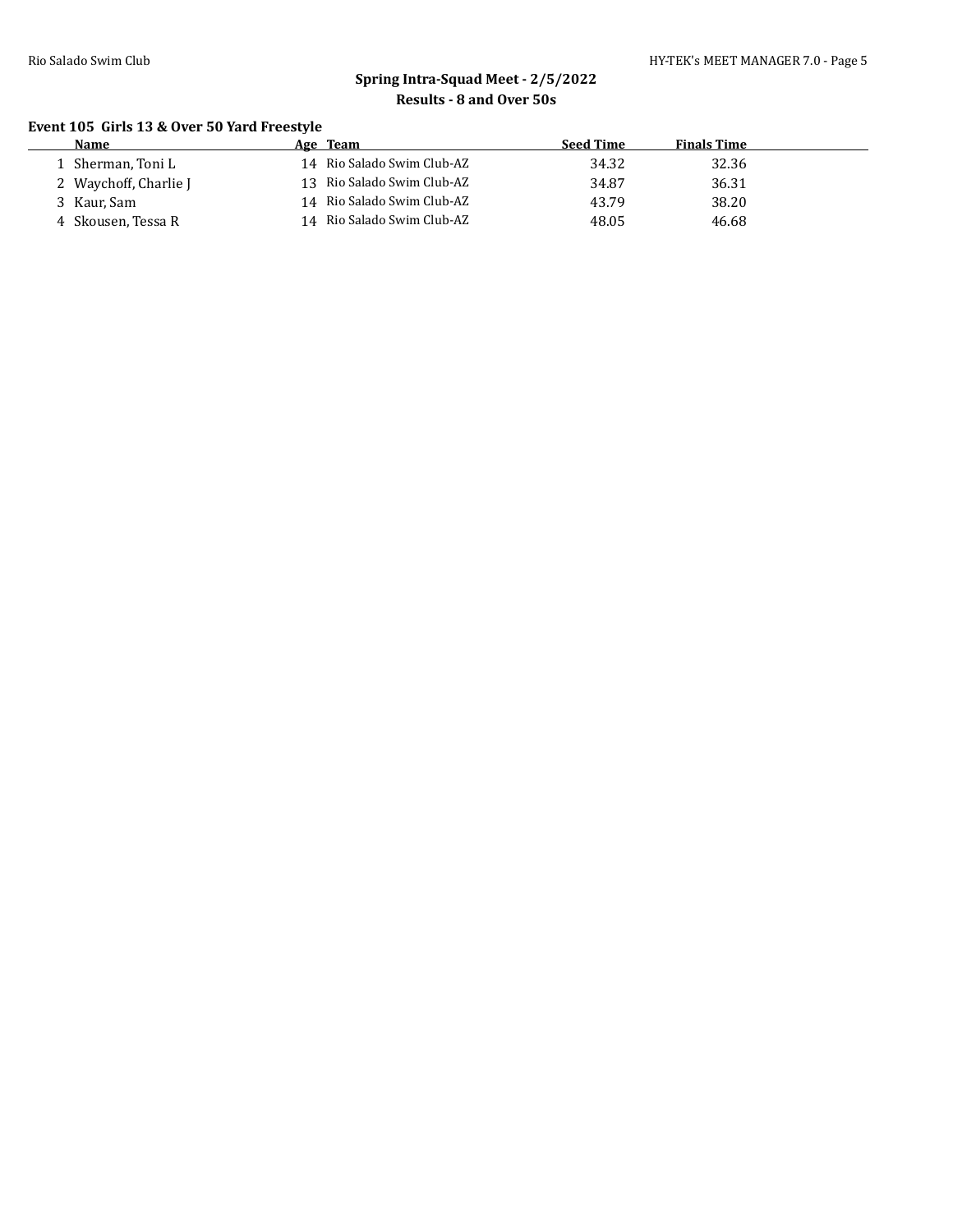#### **Event 106 Boys 13 & Over 50 Yard Freestyle**

| Name                 | Age Team                   | Seed Time | <b>Finals Time</b> |  |
|----------------------|----------------------------|-----------|--------------------|--|
| 1 Becki, Tye 0       | 13 Rio Salado Swim Club-AZ | NT        | 32.02              |  |
| 2 Anderson, Amir O   | 13 Rio Salado Swim Club-AZ | NT        | 35.57              |  |
| 3 Amburgey, Jayden R | 13 Rio Salado Swim Club-AZ | NT        | 44.08              |  |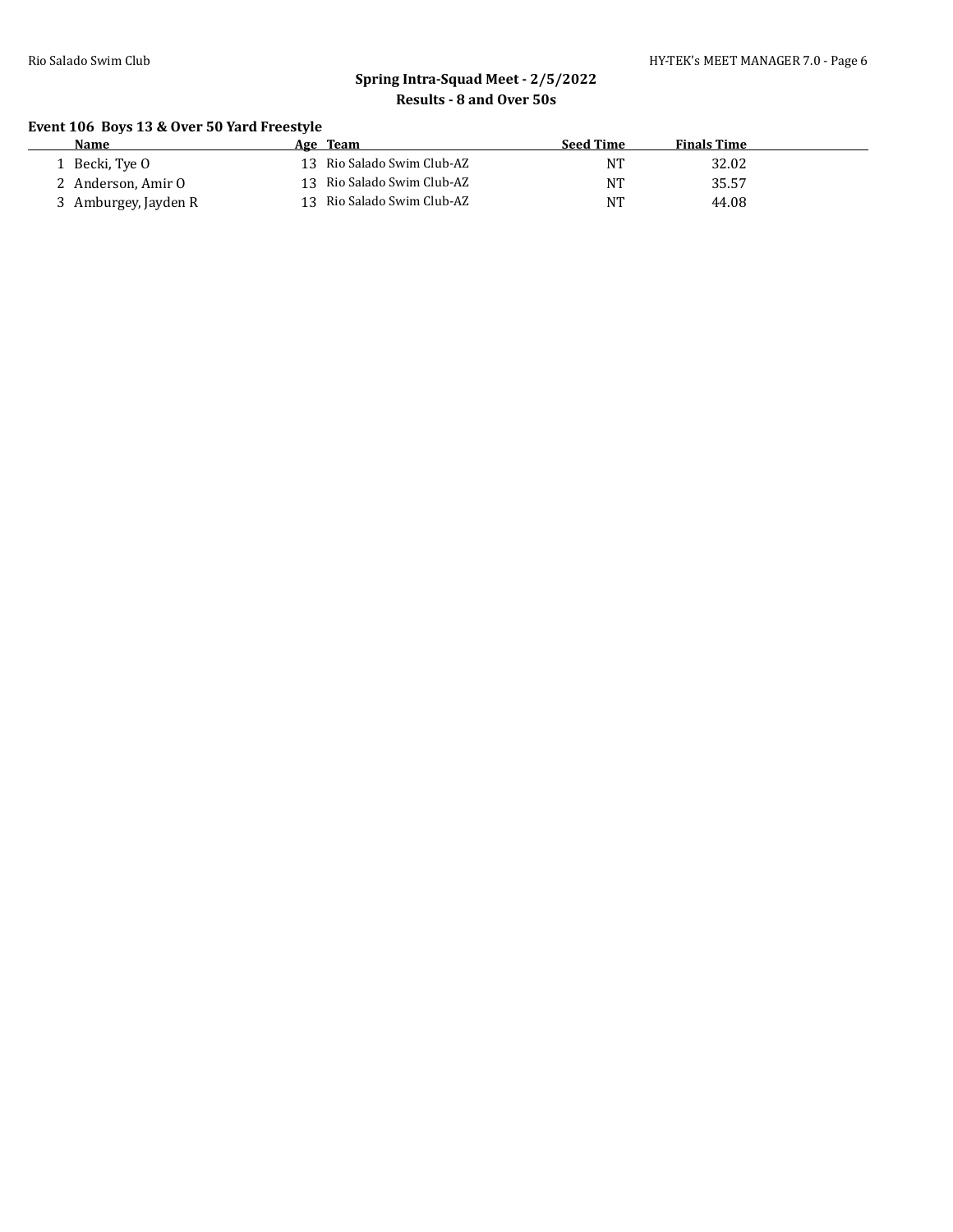$\overline{a}$ 

# **Spring Intra-Squad Meet - 2/5/2022 Results - 8 and Over 50s**

#### **Event 107 Girls 8-10 50 Yard Backstroke**

|    | Name                     |    | Age Team                  | <b>Seed Time</b> | <b>Finals Time</b> |  |
|----|--------------------------|----|---------------------------|------------------|--------------------|--|
|    | Zhou, Jinyao A           | 10 | Rio Salado Swim Club-AZ   | <b>NT</b>        | 44.44              |  |
|    | 2 Maldonado, Anna V      | 10 | Rio Salado Swim Club-AZ   | NT               | 45.77              |  |
|    | 3 Mullenmaster, Mai L    |    | 9 Rio Salado Swim Club-AZ | NT               | 46.86              |  |
|    | 4 Hemelstrand, Blakely C |    | 9 Rio Salado Swim Club-AZ | NT               | 48.40              |  |
|    | 5 Castillo, Kara L       | 10 | Rio Salado Swim Club-AZ   | <b>NT</b>        | 50.57              |  |
|    | 6 Moore, Adele R         | 10 | Rio Salado Swim Club-AZ   | NT               | 51.57              |  |
|    | Awender, Aubry A         |    | 9 Rio Salado Swim Club-AZ | NT               | 52.57              |  |
|    | 8 Siders, Piper J        | 10 | Rio Salado Swim Club-AZ   | NT               | 54.45              |  |
| 9. | McArthur, Farrah J       |    | 9 Rio Salado Swim Club-AZ | <b>NT</b>        | 54.66              |  |
| 10 | Elias, Maddy I           | 10 | Rio Salado Swim Club-AZ   | <b>NT</b>        | 56.31              |  |
|    | 11 VonSchoff, Addy S     |    | 7 Rio Salado Swim Club-AZ | <b>NT</b>        | 57.22              |  |
|    | 12 Ngwube, Emelum        |    | 8 Rio Salado Swim Club-AZ | NT               | 1:17.64            |  |
|    |                          |    |                           |                  |                    |  |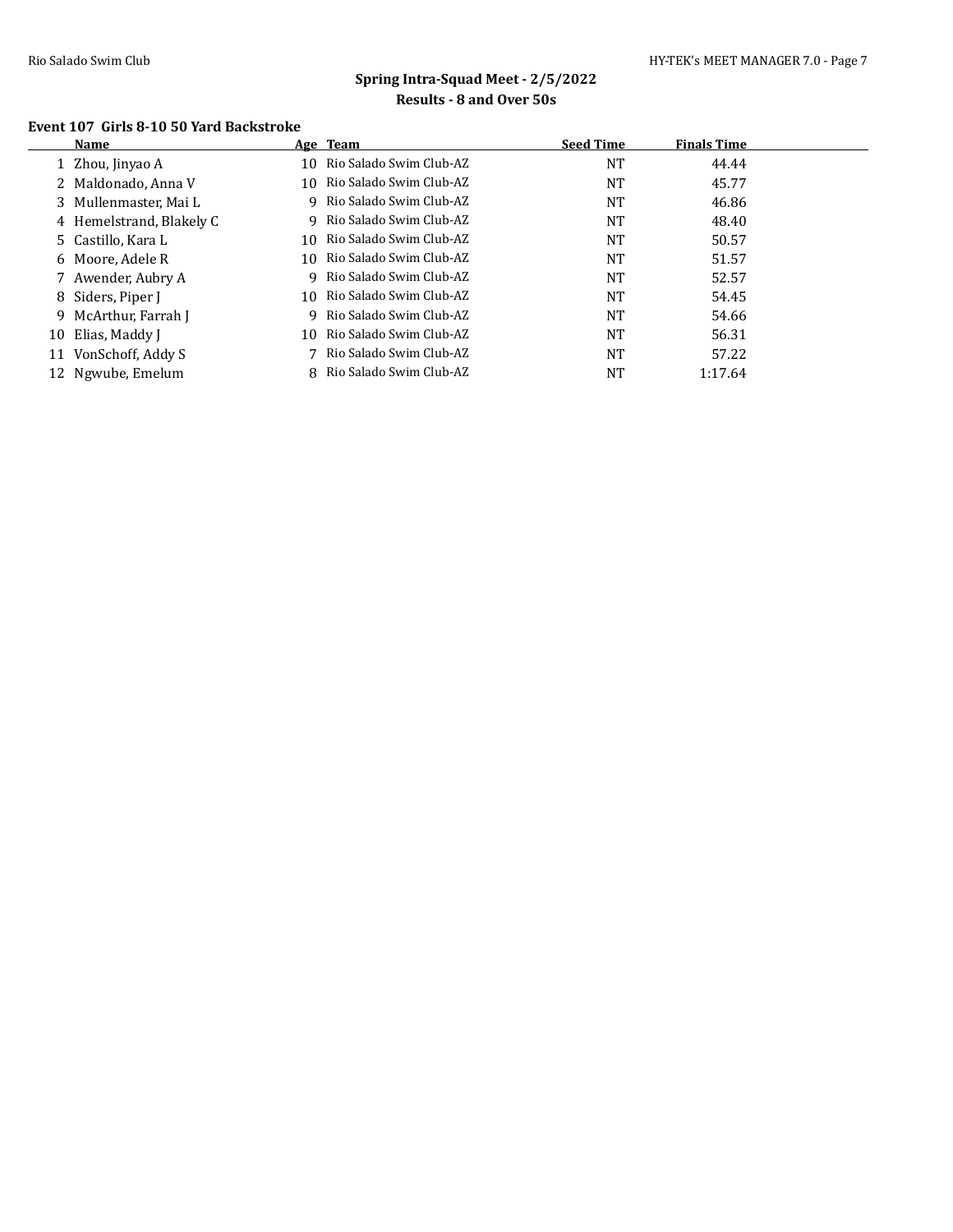#### **Event 108 Boys 8-10 50 Yard Backstroke**

| Name                 | Age Team                   | <b>Seed Time</b> | <b>Finals Time</b> |  |
|----------------------|----------------------------|------------------|--------------------|--|
| 1 Krish, Brody J     | 10 Rio Salado Swim Club-AZ | NT               | 45.19              |  |
| 2 Dille, Jacob B     | 9 Rio Salado Swim Club-AZ  | 51.49            | 45.84              |  |
| 3 Kountz, Brodrick G | 9 Rio Salado Swim Club-AZ  | 48.04            | 49.82              |  |
| 4 Schmidt, Braun M   | 10 Rio Salado Swim Club-AZ | <b>NT</b>        | 50.49              |  |
| 5 Bugueno, Ben       | Rio Salado Swim Club-AZ    | <b>NT</b>        | 1:01.39            |  |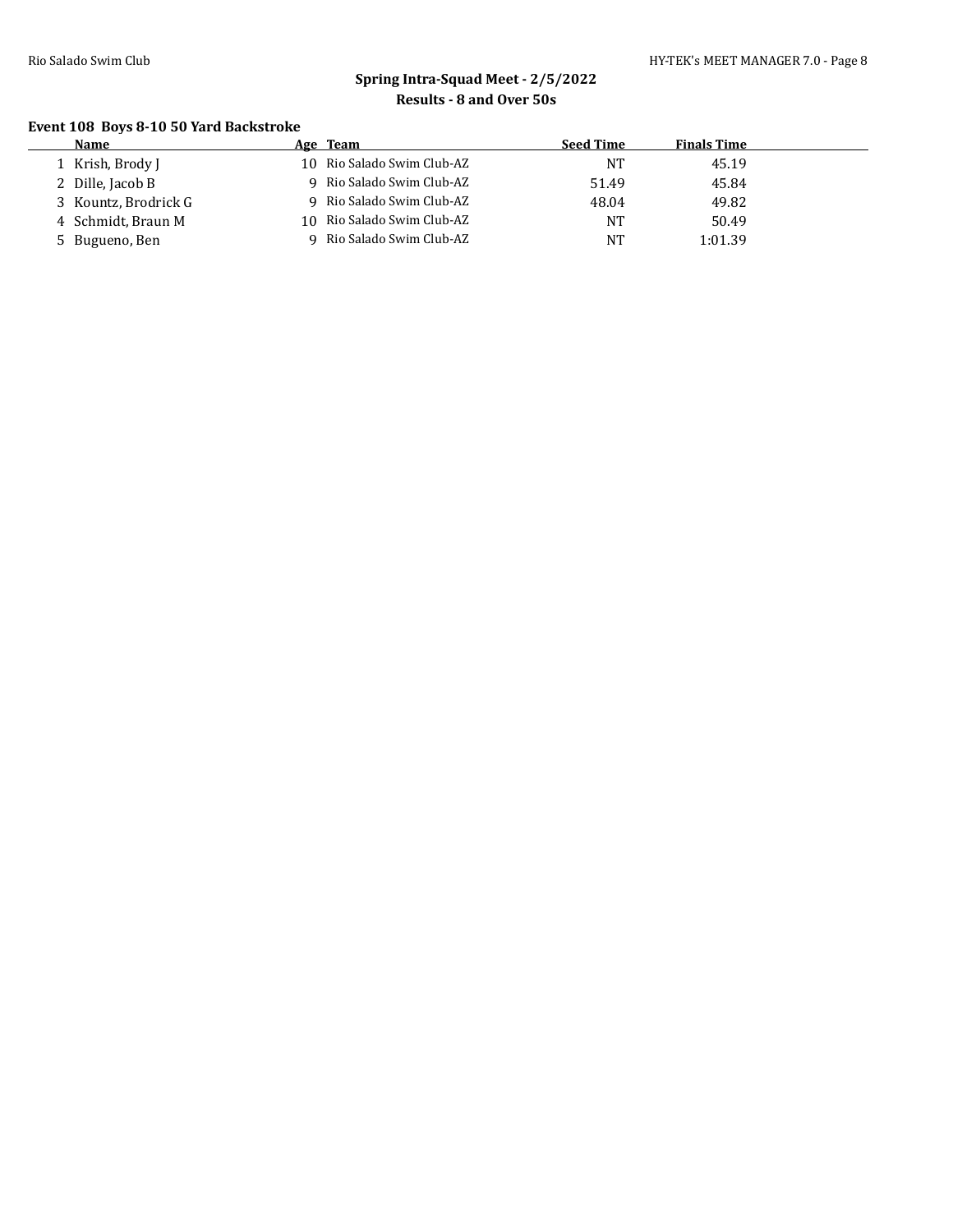#### **Event 109 Girls 11-12 50 Yard Backstroke**

| Name                    |     | <b>Seed Time</b>                                                                                                                                                                                                                                                                                                         | <b>Finals Time</b> |
|-------------------------|-----|--------------------------------------------------------------------------------------------------------------------------------------------------------------------------------------------------------------------------------------------------------------------------------------------------------------------------|--------------------|
| 1 Bryant, Ellie C       | 11  | NT                                                                                                                                                                                                                                                                                                                       | 38.79              |
| 2 Arora, Shireen S      | 12  | 49.59                                                                                                                                                                                                                                                                                                                    | 43.53              |
| 3 Griffin, Peyton R     | 11  | 43.75                                                                                                                                                                                                                                                                                                                    | 44.31              |
| 4 Johnson, Brooke T     | 11  | 49.93                                                                                                                                                                                                                                                                                                                    | 45.30              |
| 5 Vats, Ishani R        | 12. | <b>NT</b>                                                                                                                                                                                                                                                                                                                | 45.45              |
| 6 Wilson, Chloe M       | 11  | <b>NT</b>                                                                                                                                                                                                                                                                                                                | 48.30              |
| Ettwein, Reagan S       |     | NT                                                                                                                                                                                                                                                                                                                       | 50.66              |
| Miller, Carolina J<br>8 | 11  | NT                                                                                                                                                                                                                                                                                                                       | 58.85              |
| 9 Brandenburg, Olivia M | 12. | NT                                                                                                                                                                                                                                                                                                                       | 59.00              |
| 10 Coscarelli, Cicily C | 11  | <b>NT</b>                                                                                                                                                                                                                                                                                                                | 1:05.14            |
| Belcastro, Reagan E     | 11  | NT                                                                                                                                                                                                                                                                                                                       | 1:05.26            |
|                         |     | Age Team<br>Rio Salado Swim Club-AZ<br>Rio Salado Swim Club-AZ<br>Rio Salado Swim Club-AZ<br>Rio Salado Swim Club-AZ<br>- Rio Salado Swim Club-AZ<br>Rio Salado Swim Club-AZ<br>11 Rio Salado Swim Club-AZ<br>Rio Salado Swim Club-AZ<br>- Rio Salado Swim Club-AZ<br>Rio Salado Swim Club-AZ<br>Rio Salado Swim Club-AZ |                    |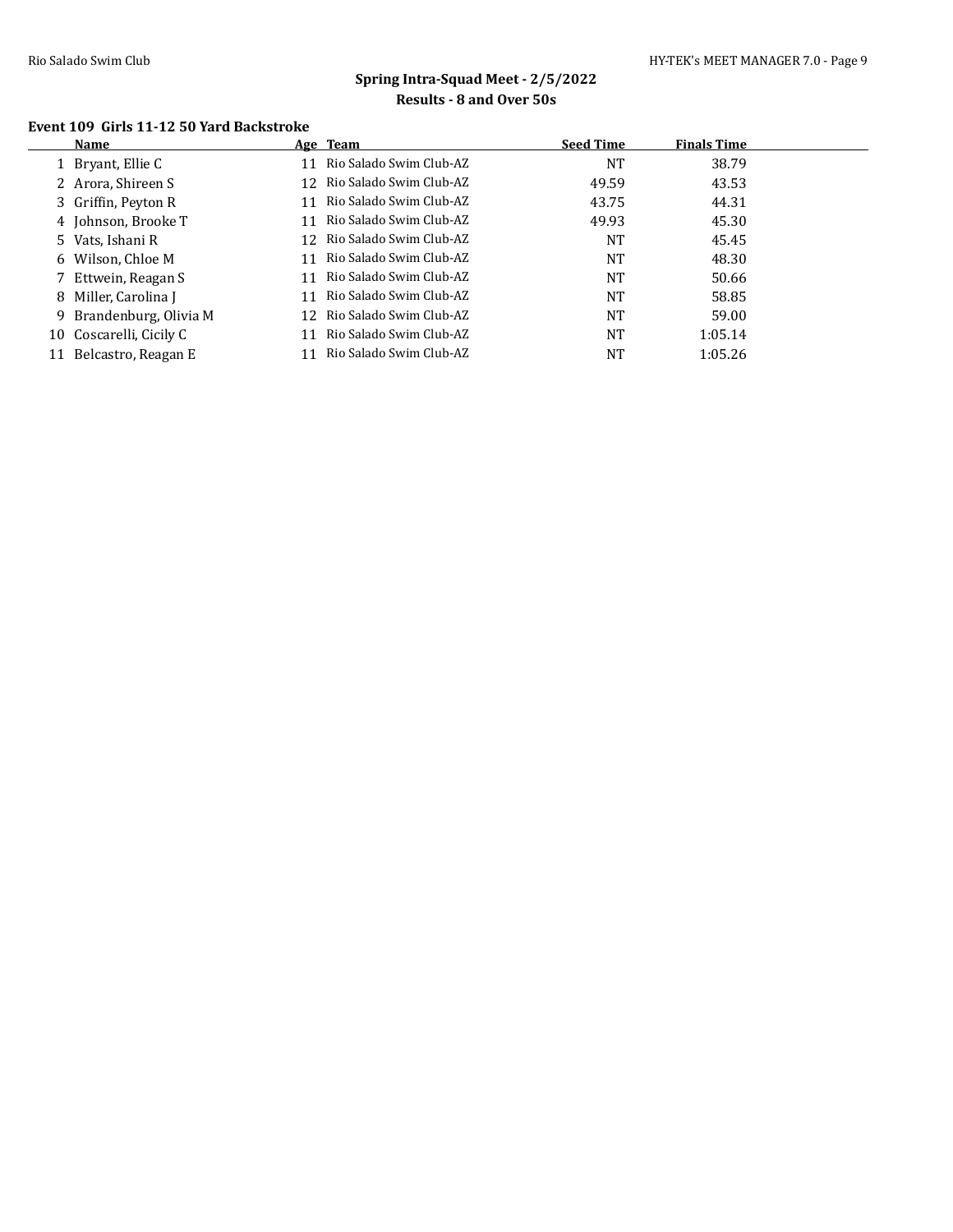#### **Event 110 Boys 11-12 50 Yard Backstroke**

| Name                 | Age Team                   | <b>Seed Time</b> | <b>Finals Time</b> |
|----------------------|----------------------------|------------------|--------------------|
| 1 Carter, Mason E    | 12 Rio Salado Swim Club-AZ | 41.93            | 37.86              |
| 2 Mullenaux, Mark A  | 12 Rio Salado Swim Club-AZ | 49.20            | 42.05              |
| 3 Jones, Henry T     | 12 Rio Salado Swim Club-AZ | 48.24            | 45.00              |
| 4 Parker, Rhody P    | 11 Rio Salado Swim Club-AZ | 48.34            | 45.86              |
| 5 Koglmeier, Michael | 11 Rio Salado Swim Club-AZ | NT               | 50.95              |
| 6 Tomeh, Layth S     | 12 Rio Salado Swim Club-AZ | NT               | 1:00.57            |
| 7 Roshit, Adith      | 12 Rio Salado Swim Club-AZ | <b>NT</b>        | 1:02.56            |
| 8 Amato, Nathan J    | 12 Rio Salado Swim Club-AZ | <b>NT</b>        | 1:10.47            |
| 9 Arunkumar, Arjun   | Rio Salado Swim Club-AZ    | NT               | 1:26.58            |
|                      |                            |                  |                    |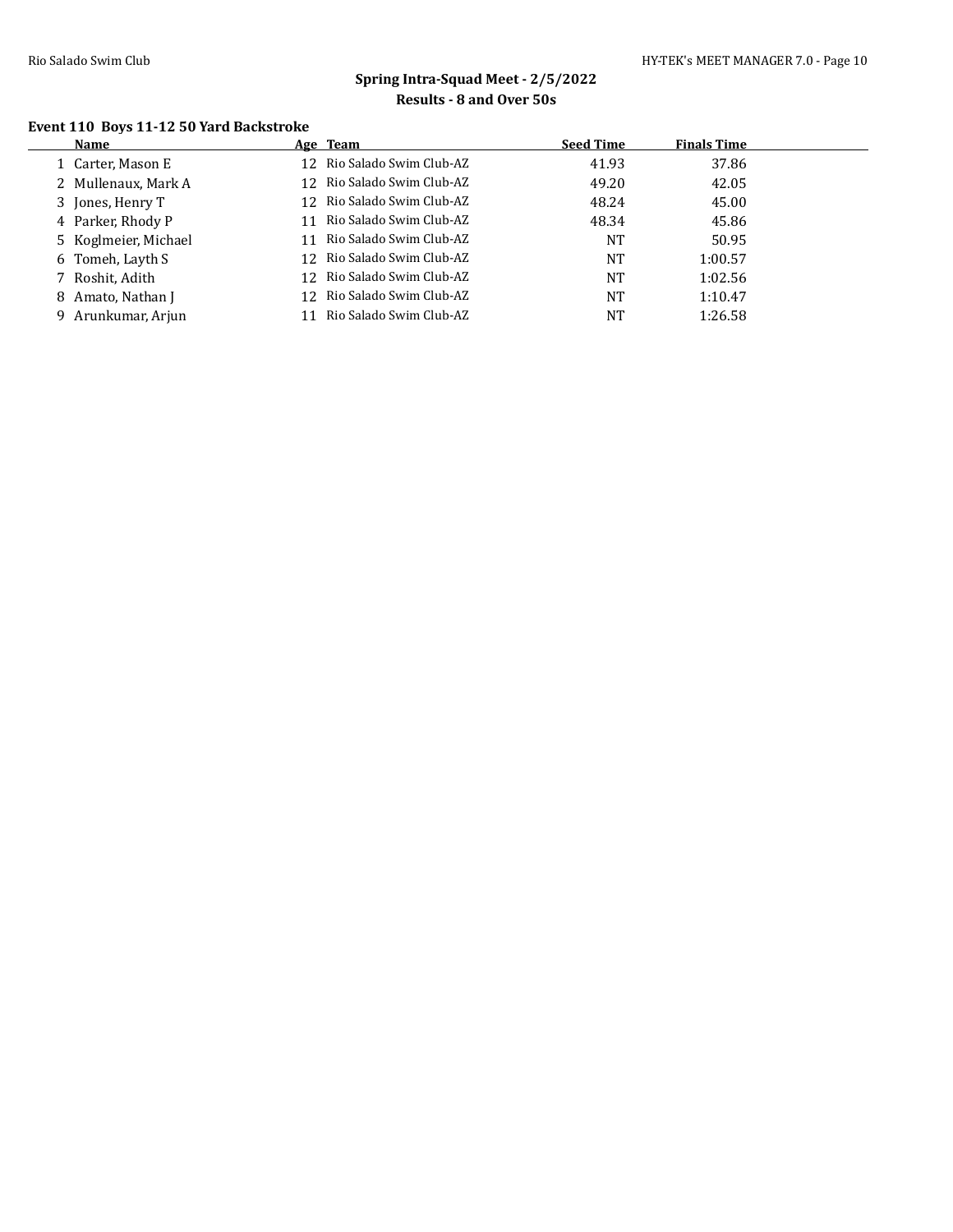#### **Event 111 Girls 13 & Over 50 Yard Backstroke**

| <b>Name</b>           | Age Team                   | <b>Seed Time</b> | <b>Finals Time</b> |  |
|-----------------------|----------------------------|------------------|--------------------|--|
| 1 Sherman, Toni L     | 14 Rio Salado Swim Club-AZ | 41.02            | 38.21              |  |
| 2 Waychoff, Charlie J | 13 Rio Salado Swim Club-AZ | 40.24            | 40.04              |  |
| 3 Kaur, Sam           | 14 Rio Salado Swim Club-AZ | 51.49            | 45.40              |  |
| 4 Skousen, Tessa R    | 14 Rio Salado Swim Club-AZ | 1:00.67          | 59.69              |  |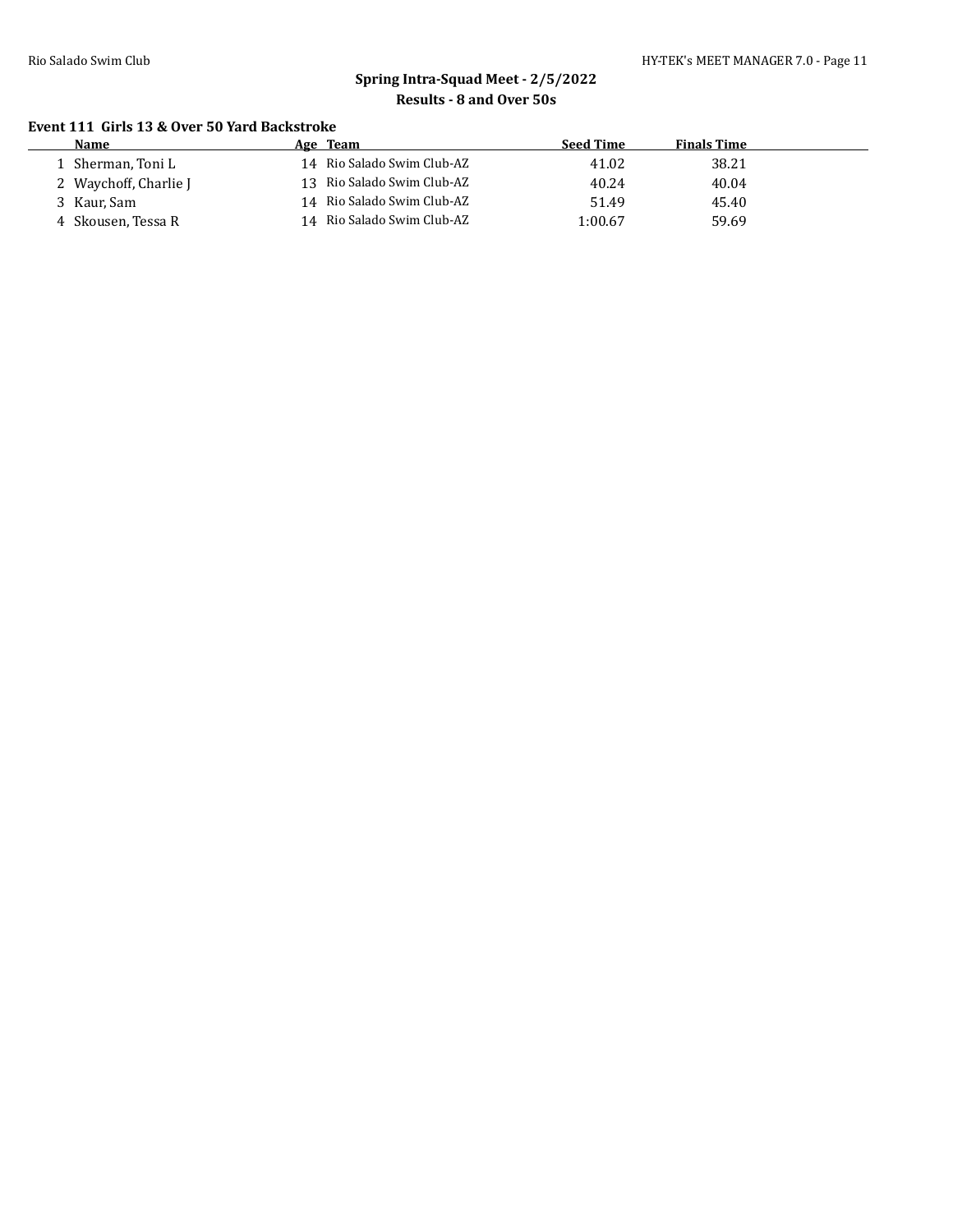#### **Event 112 Boys 13 & Over 50 Yard Backstroke**

| Name             | Age Team                   | <b>Seed Time</b> | <b>Finals Time</b> |
|------------------|----------------------------|------------------|--------------------|
| Becki, Tve O     | 13 Rio Salado Swim Club-AZ | NT               | 41.00              |
| Anderson. Amir O | 13 Rio Salado Swim Club-AZ | <b>NT</b>        | 43.25              |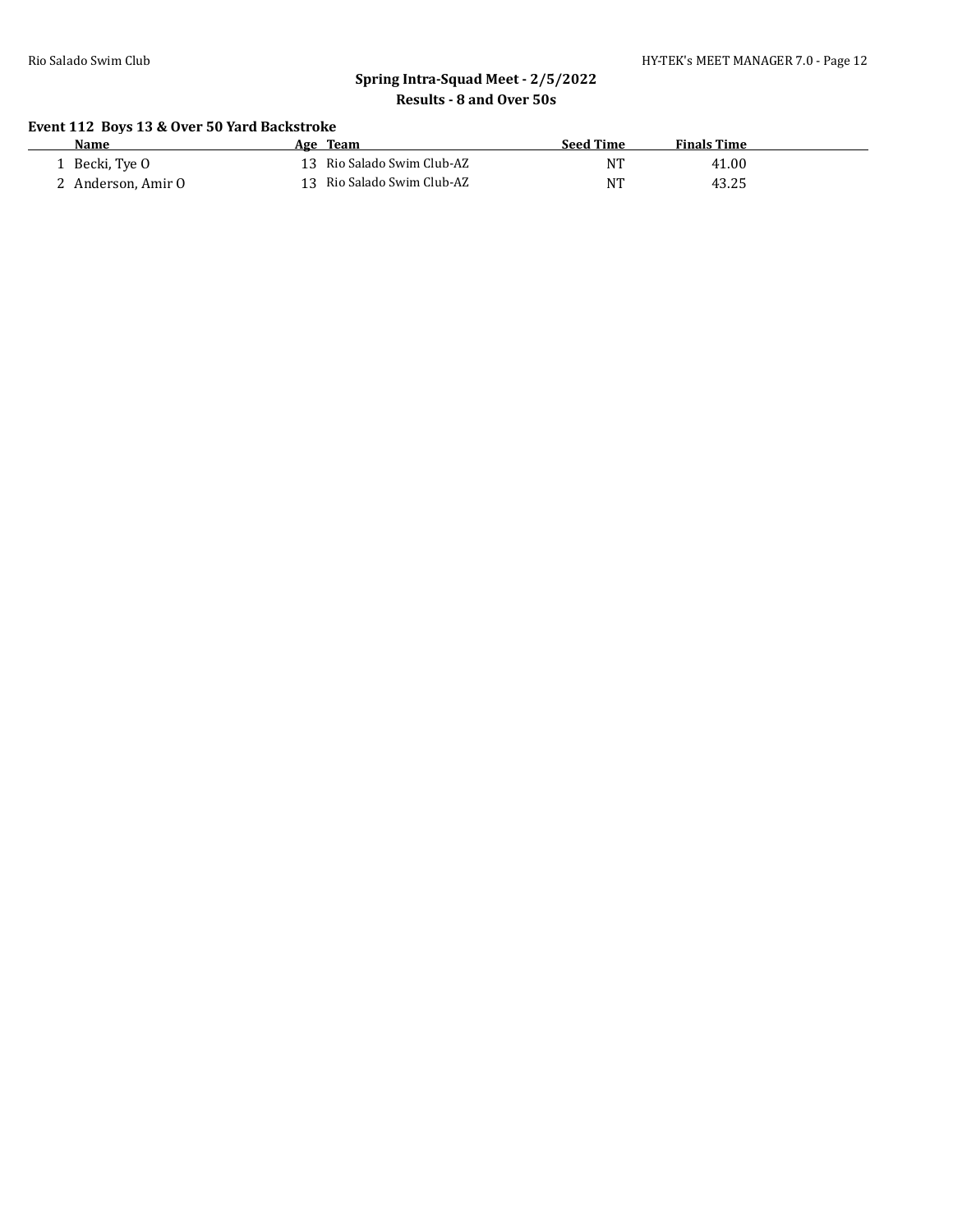$\overline{a}$ 

# **Spring Intra-Squad Meet - 2/5/2022 Results - 8 and Over 50s**

#### **Event 113 Girls 8-10 50 Yard Breaststroke**

|    | Name                     |    | Age Team                  | <b>Seed Time</b> | <b>Finals Time</b> |  |
|----|--------------------------|----|---------------------------|------------------|--------------------|--|
|    | Zhou, Jinyao A           | 10 | Rio Salado Swim Club-AZ   | NT               | 49.07              |  |
|    | 2 Elias, Maddy J         | 10 | Rio Salado Swim Club-AZ   | NT               | 54.42              |  |
|    | 3 Gentry, Emery S        | 10 | - Rio Salado Swim Club-AZ | <b>NT</b>        | 57.25              |  |
|    | 4 Hemelstrand, Blakely C |    | 9 Rio Salado Swim Club-AZ | NT               | 57.42              |  |
|    | 5 Moore, Adele R         | 10 | - Rio Salado Swim Club-AZ | <b>NT</b>        | 59.25              |  |
|    | 6 Mullenmaster, Mai L    |    | 9 Rio Salado Swim Club-AZ | <b>NT</b>        | 59.39              |  |
|    | 7 Maldonado, Anna V      | 10 | Rio Salado Swim Club-AZ   | <b>NT</b>        | 59.65              |  |
|    | 8 Siders, Piper J        | 10 | Rio Salado Swim Club-AZ   | NT               | 1:01.46            |  |
|    | 9 Castillo, Kara L       | 10 | Rio Salado Swim Club-AZ   | <b>NT</b>        | 1:02.55            |  |
| 10 | McArthur, Farrah J       |    | 9 Rio Salado Swim Club-AZ | <b>NT</b>        | 1:07.77            |  |
| 11 | Awender, Aubry A         |    | 9 Rio Salado Swim Club-AZ | NT               | 1:11.12            |  |
|    | 12 Ngwube, Emelum        |    | 8 Rio Salado Swim Club-AZ | NT               | 1:32.95            |  |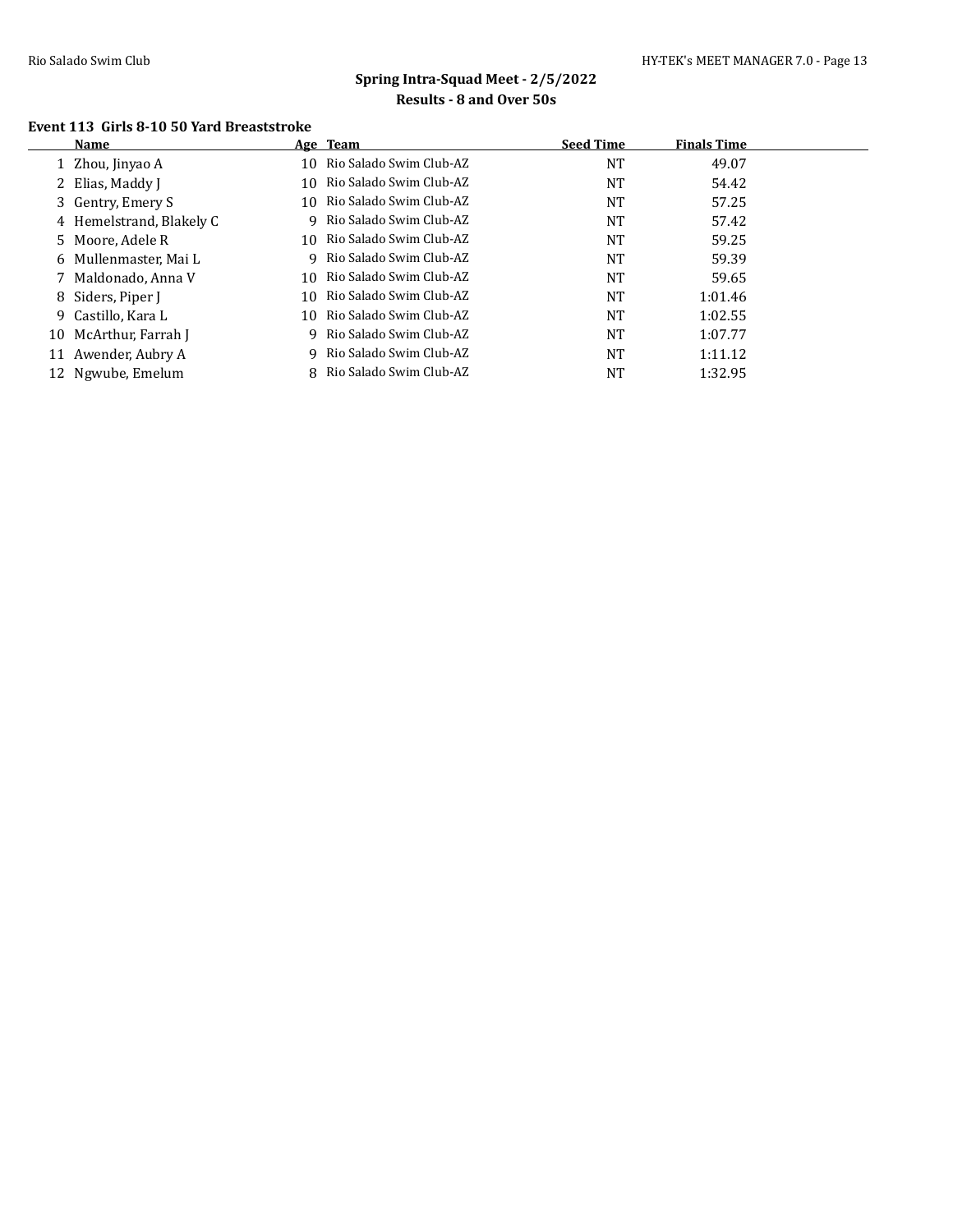#### **Event 114 Boys 8-10 50 Yard Breaststroke**

| Name                 | Age Team                   | <b>Seed Time</b> | <b>Finals Time</b> |
|----------------------|----------------------------|------------------|--------------------|
| Dille, Jacob B       | 9 Rio Salado Swim Club-AZ  | 55.98            | 53.76              |
| 2 Kountz, Brodrick G | 9 Rio Salado Swim Club-AZ  | 55.32            | 55.63              |
| 3 Krish, Brody J     | 10 Rio Salado Swim Club-AZ | NT               | 58.86              |
| 4 Schmidt, Braun M   | 10 Rio Salado Swim Club-AZ | <b>NT</b>        | 1:00.99            |
| 5 Bugueno, Ben       | Rio Salado Swim Club-AZ    | <b>NT</b>        | 1:08.69            |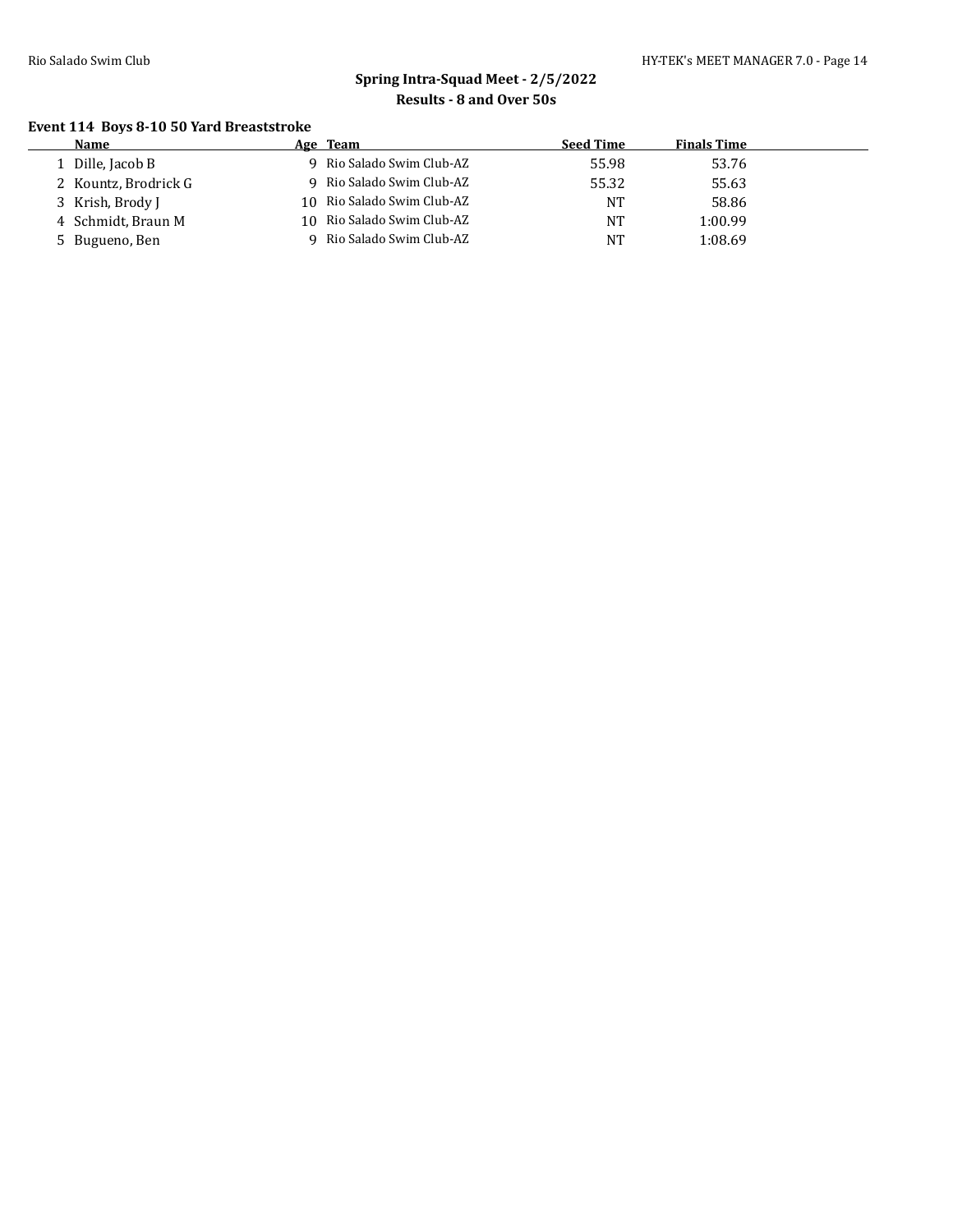#### **Event 115 Girls 11-12 50 Yard Breaststroke**

| Name                    |    |                         |                                                                                                                                                                                                                                        | <b>Finals Time</b> |
|-------------------------|----|-------------------------|----------------------------------------------------------------------------------------------------------------------------------------------------------------------------------------------------------------------------------------|--------------------|
| 1 Bryant, Ellie C       | 11 |                         | <b>NT</b>                                                                                                                                                                                                                              | 47.85              |
| 2 Arora, Shireen S      |    |                         | 54.90                                                                                                                                                                                                                                  | 51.52              |
| 3 Griffin, Peyton R     | 11 |                         | 56.72                                                                                                                                                                                                                                  | 53.32              |
| 4 Wilson, Chloe M       | 11 |                         | 1:02.53                                                                                                                                                                                                                                | 53.35              |
| 5 Vats, Ishani R        |    |                         | NT                                                                                                                                                                                                                                     | 56.23              |
| 6 Johnson, Brooke T     | 11 |                         | 1:02.75                                                                                                                                                                                                                                | 59.96              |
| 7 Brower, Ella L        | 11 |                         | <b>NT</b>                                                                                                                                                                                                                              | 1:00.35            |
| 8 Ettwein, Reagan S     | 11 |                         | <b>NT</b>                                                                                                                                                                                                                              | 1:01.96            |
| 9 Miller, Carolina J    | 11 | Rio Salado Swim Club-AZ | <b>NT</b>                                                                                                                                                                                                                              | 1:09.43            |
| 10 Renfrey, Maia E      | 11 | Rio Salado Swim Club-AZ | <b>NT</b>                                                                                                                                                                                                                              | 1:11.52            |
| 11 Coscarelli, Cicily C | 11 | Rio Salado Swim Club-AZ | <b>NT</b>                                                                                                                                                                                                                              | 1:13.89            |
|                         |    |                         | Age Team<br>Rio Salado Swim Club-AZ<br>12 Rio Salado Swim Club-AZ<br>Rio Salado Swim Club-AZ<br>Rio Salado Swim Club-AZ<br>12 Rio Salado Swim Club-AZ<br>Rio Salado Swim Club-AZ<br>Rio Salado Swim Club-AZ<br>Rio Salado Swim Club-AZ | <b>Seed Time</b>   |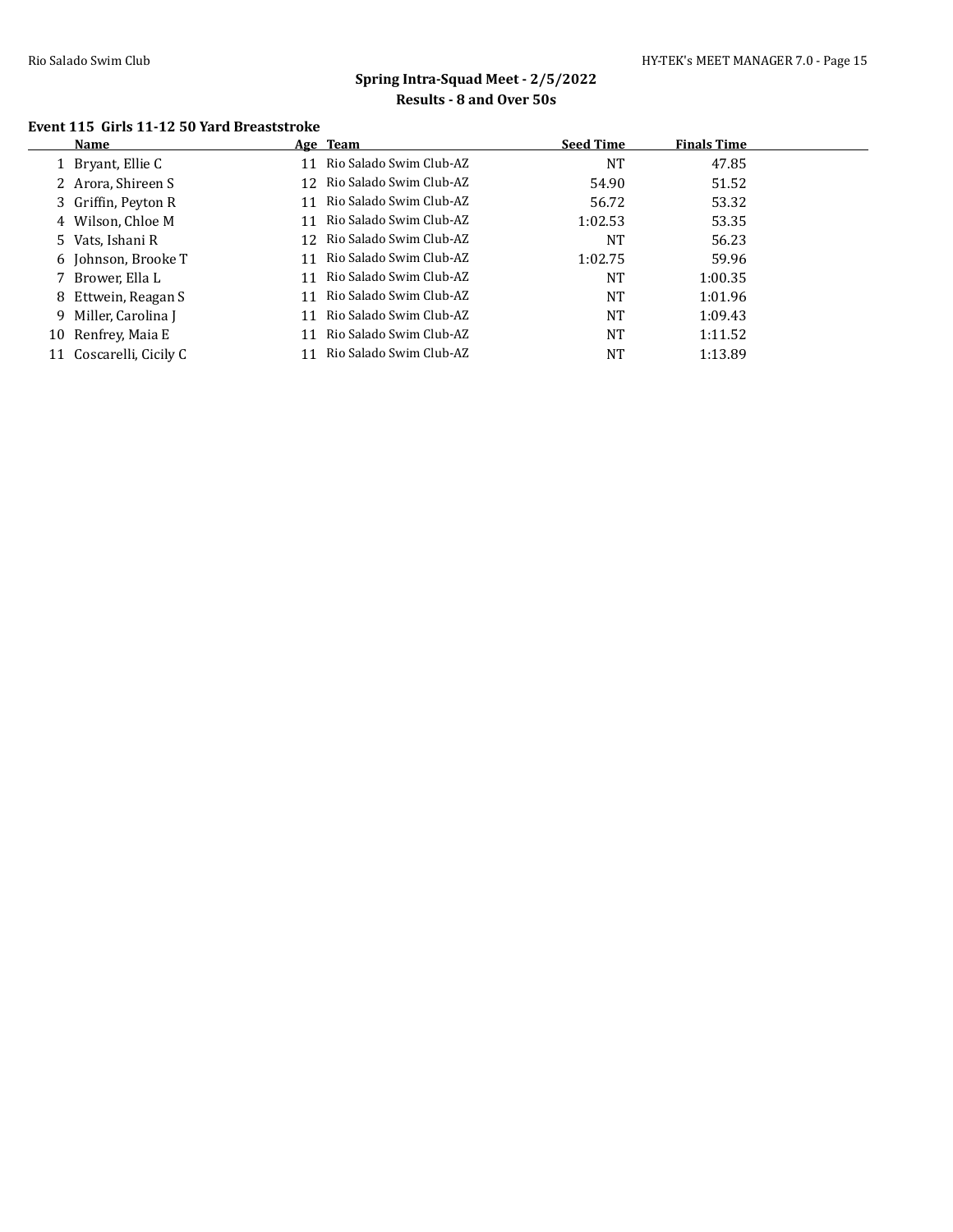#### **Event 116 Boys 11-12 50 Yard Breaststroke**

| Name                 |     | Age Team                   | <b>Seed Time</b> | <b>Finals Time</b> |
|----------------------|-----|----------------------------|------------------|--------------------|
| 1 Jones, Henry T     |     | 12 Rio Salado Swim Club-AZ | 45.43            | 45.02              |
| 2 Carter, Mason E    |     | 12 Rio Salado Swim Club-AZ | 48.53            | 45.29              |
| 3 Mullenaux, Mark A  |     | 12 Rio Salado Swim Club-AZ | 56.03            | 52.89              |
| 4 Parker, Rhody P    | 11  | Rio Salado Swim Club-AZ    | 1:01.42          | 1:03.67            |
| 5 Koglmeier, Michael |     | 11 Rio Salado Swim Club-AZ | <b>NT</b>        | 1:08.11            |
| 6 Tomeh, Layth S     |     | 12 Rio Salado Swim Club-AZ | <b>NT</b>        | 1:08.21            |
| 7 Amato, Nathan J    |     | 12 Rio Salado Swim Club-AZ | NT               | 1:21.18            |
| 8 Arunkumar, Arjun   | 11  | Rio Salado Swim Club-AZ    | <b>NT</b>        | 1:25.70            |
| 9 Roshit, Adith      | 12. | Rio Salado Swim Club-AZ    | <b>NT</b>        | 1:25.81            |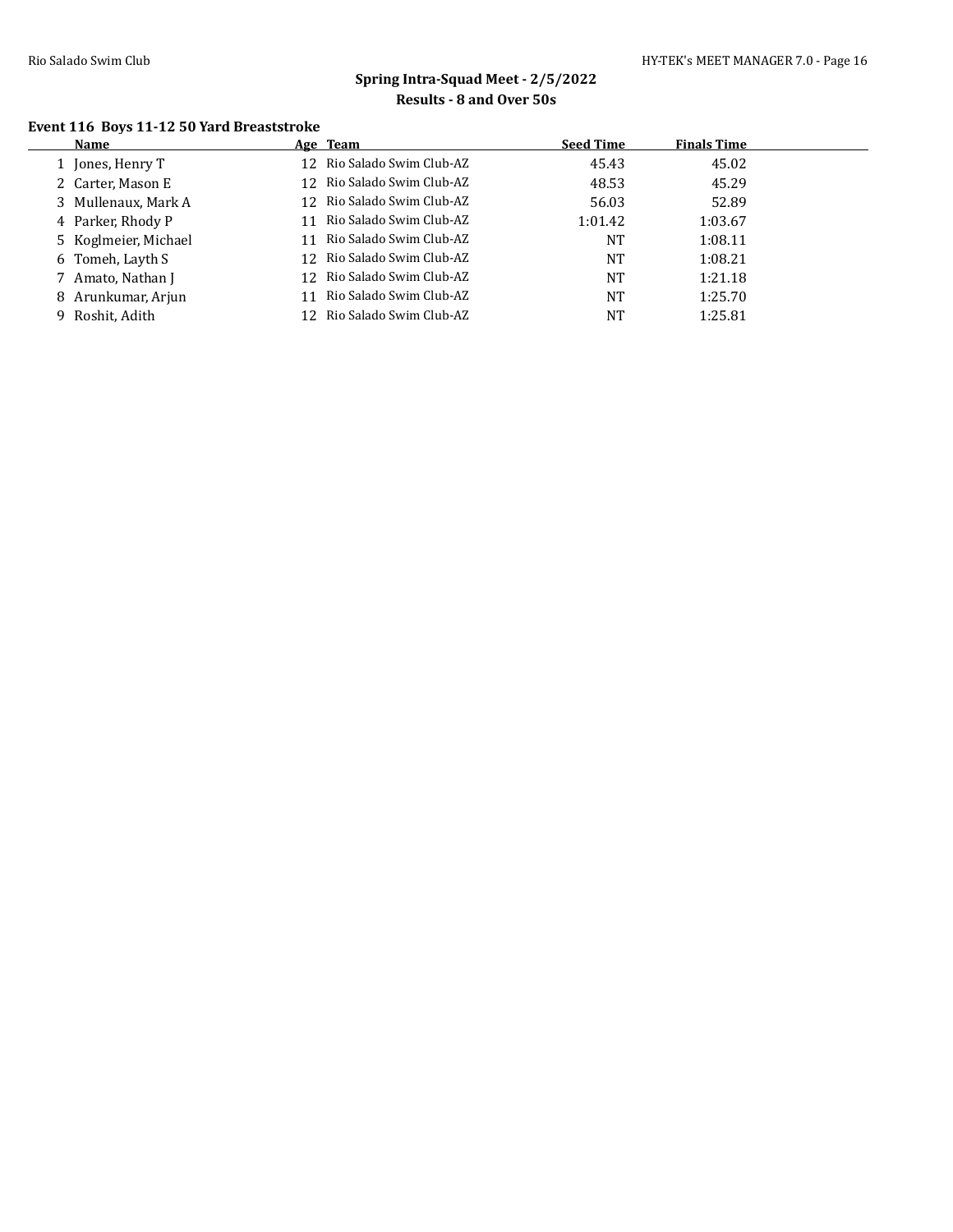#### **Event 117 Girls 13 & Over 50 Yard Breaststroke**

| Name                | Team<br>Age                | Seed Time | <b>Finals Time</b> |  |
|---------------------|----------------------------|-----------|--------------------|--|
| Waychoff, Charlie J | 13 Rio Salado Swim Club-AZ | 49.02     | 45.02              |  |
| 2 Kaur, Sam         | 14 Rio Salado Swim Club-AZ | 52.20     | 45.29              |  |
| Skousen, Tessa R    | 14 Rio Salado Swim Club-AZ | 58.75     | 52.89              |  |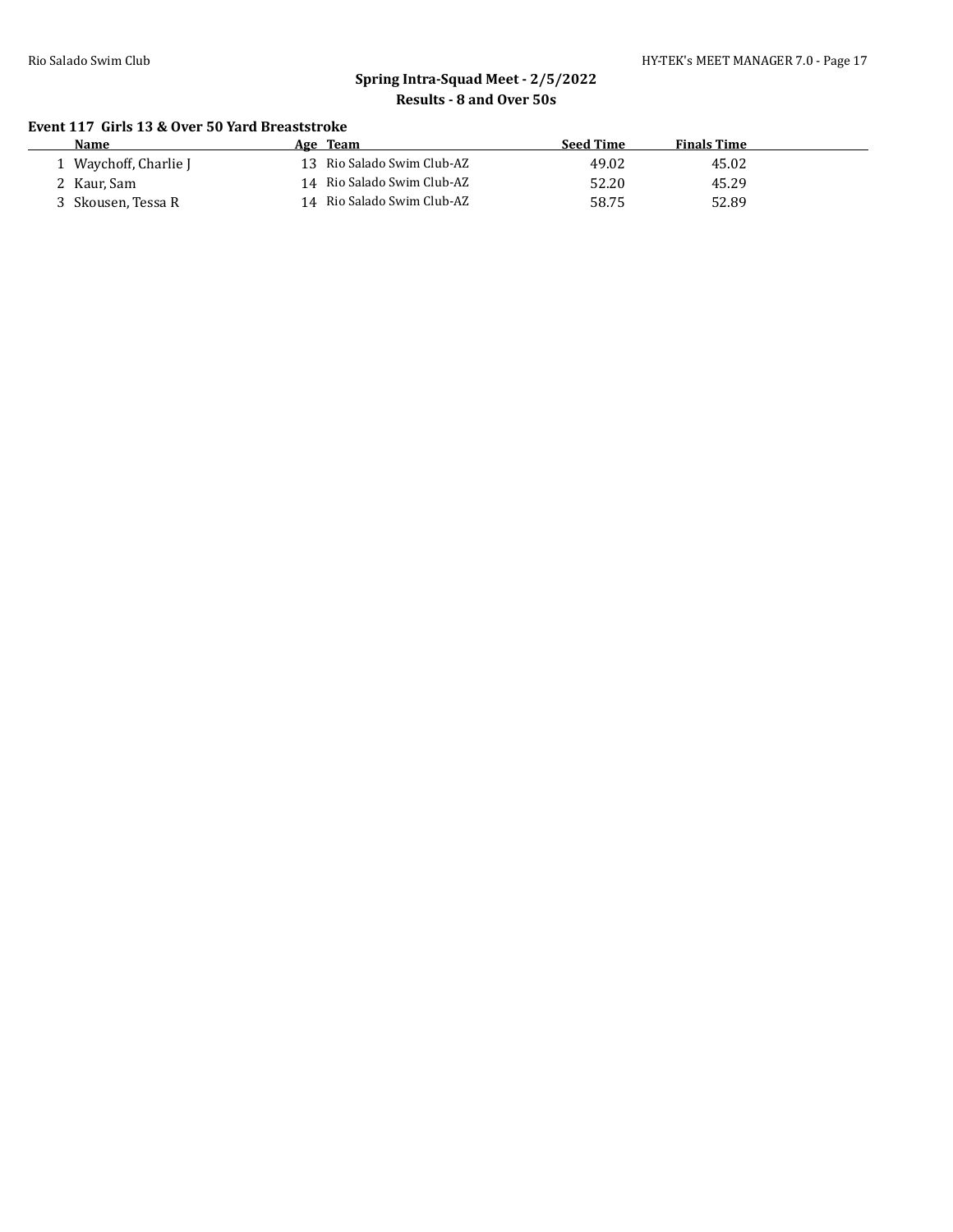#### **Event 118 Boys 13 & Over 50 Yard Breaststroke**

| <b>Name</b>          | Age | Team                       | Seed Time | <b>Finals Time</b> |
|----------------------|-----|----------------------------|-----------|--------------------|
| l - Anderson. Amir O |     | 13 Rio Salado Swim Club-AZ | NT        | 48.25              |
| 2 Amburgey, Jayden R |     | 13 Rio Salado Swim Club-AZ | NT        | 49.57              |
| 3 Becki, Tye O       |     | 13 Rio Salado Swim Club-AZ | NT        | 59.03              |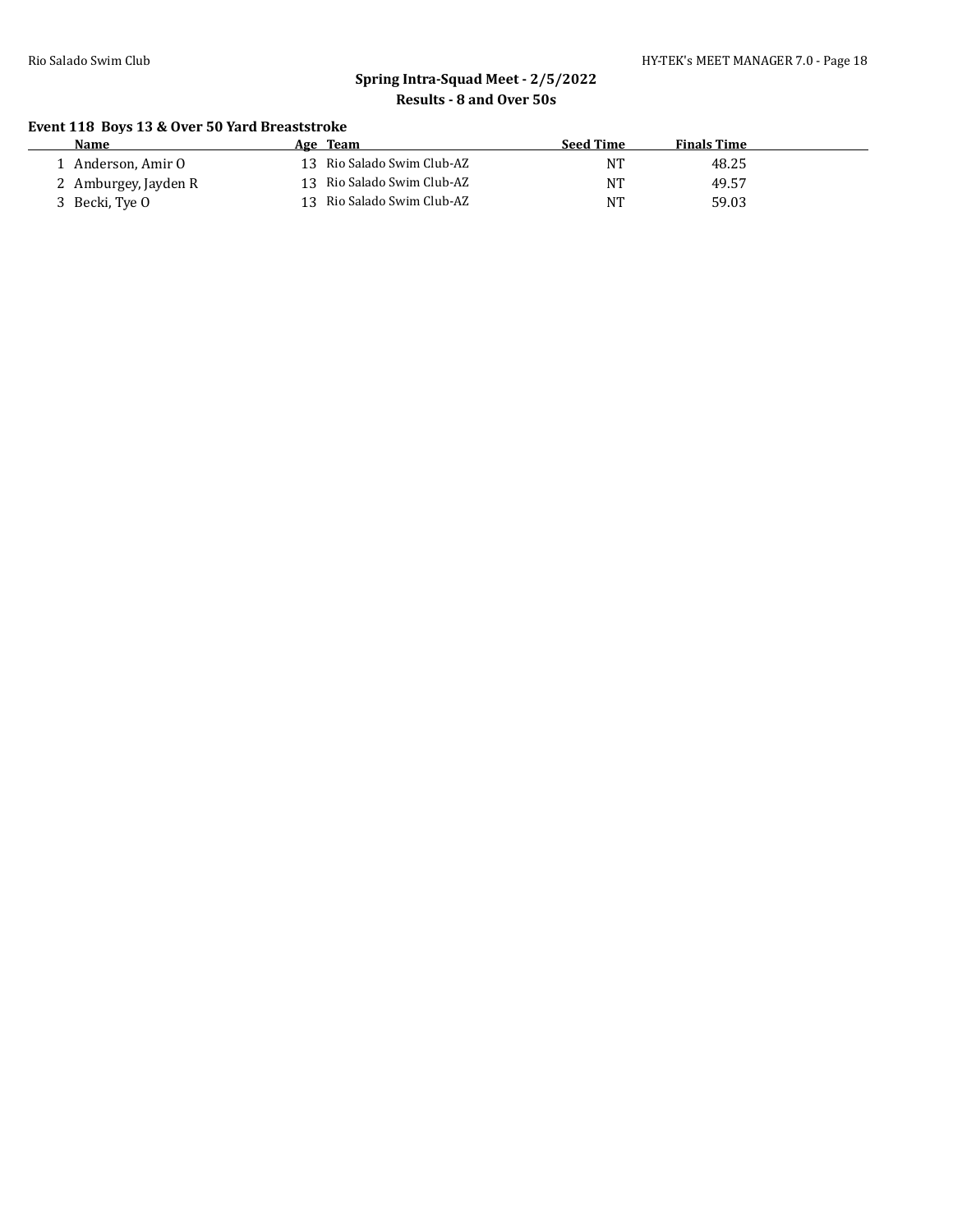#### **Event 119 Girls 8-10 50 Yard Butterfly**

|    | Name                  |     | Age Team                   | <b>Seed Time</b> | <b>Finals Time</b> |
|----|-----------------------|-----|----------------------------|------------------|--------------------|
|    | 1 Zhou, Jinyao A      |     | 10 Rio Salado Swim Club-AZ | <b>NT</b>        | 41.98              |
|    | 2 Mullenmaster, Mai L |     | 9 Rio Salado Swim Club-AZ  | <b>NT</b>        | 52.12              |
|    | 3 Hall, Alayna R      | 10. | Rio Salado Swim Club-AZ    | <b>NT</b>        | 52.13              |
|    | 4 Castillo, Kara L    |     | 10 Rio Salado Swim Club-AZ | <b>NT</b>        | 52.22              |
|    | 5 Moore, Adele R      |     | 10 Rio Salado Swim Club-AZ | <b>NT</b>        | 52.66              |
|    | 6 Maldonado, Anna V   | 10. | Rio Salado Swim Club-AZ    | <b>NT</b>        | 53.61              |
|    | 7 McArthur, Farrah J  |     | 9 Rio Salado Swim Club-AZ  | <b>NT</b>        | 54.00              |
|    | 8 Awender, Aubry A    |     | 9 Rio Salado Swim Club-AZ  | <b>NT</b>        | 58.74              |
|    | 9 Elias, Maddy J      | 10  | Rio Salado Swim Club-AZ    | <b>NT</b>        | 58.76              |
|    | 10 Siders, Piper J    | 10. | Rio Salado Swim Club-AZ    | <b>NT</b>        | 1:00.78            |
| 11 | Ngwube, Emelum        |     | 8 Rio Salado Swim Club-AZ  | <b>NT</b>        | 1:39.52            |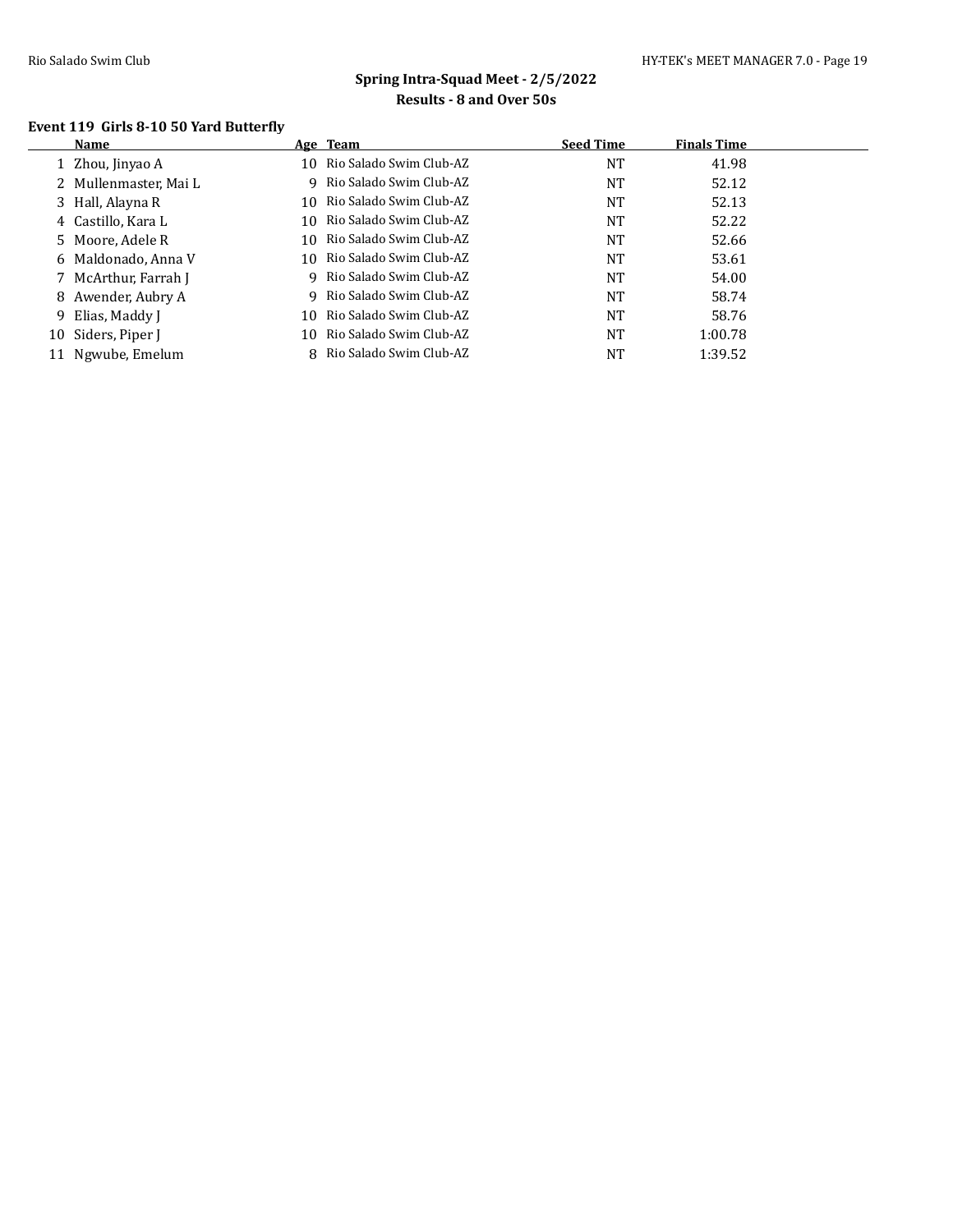#### **Event 120 Boys 8-10 50 Yard Butterfly**

| <b>Name</b>          | Age Team                   | <b>Seed Time</b> | <b>Finals Time</b> |  |
|----------------------|----------------------------|------------------|--------------------|--|
| 1 Krish, Brody J     | 10 Rio Salado Swim Club-AZ | NT               | 48.10              |  |
| 2 Dille, Jacob B     | 9 Rio Salado Swim Club-AZ  | 51.64            | 52.80              |  |
| 3 Kountz, Brodrick G | 9 Rio Salado Swim Club-AZ  | 57.95            | 57.54              |  |
| 4 Bugueno, Ben       | Rio Salado Swim Club-AZ    | <b>NT</b>        | 1:04.42            |  |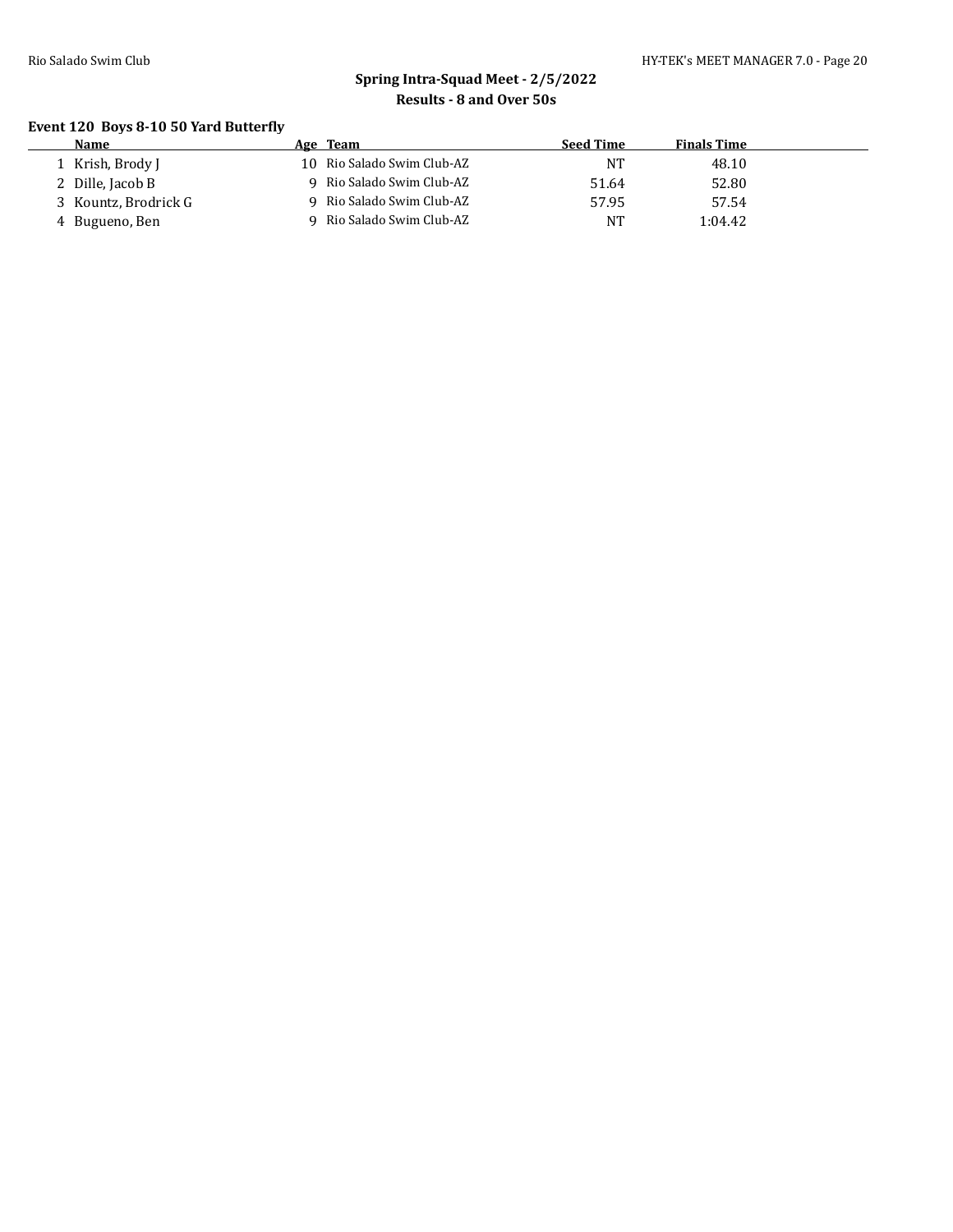#### **Event 121 Girls 11-12 50 Yard Butterfly**

|                   |                                                                                                                                                                                                                                    |                         | <b>Seed Time</b>                                                                                                                                                                                                                                                                       | <b>Finals Time</b> |  |
|-------------------|------------------------------------------------------------------------------------------------------------------------------------------------------------------------------------------------------------------------------------|-------------------------|----------------------------------------------------------------------------------------------------------------------------------------------------------------------------------------------------------------------------------------------------------------------------------------|--------------------|--|
| 1 Bryant, Ellie C | 11                                                                                                                                                                                                                                 | Rio Salado Swim Club-AZ | <b>NT</b>                                                                                                                                                                                                                                                                              | 36.53              |  |
|                   |                                                                                                                                                                                                                                    |                         | <b>NT</b>                                                                                                                                                                                                                                                                              | 46.30              |  |
|                   |                                                                                                                                                                                                                                    |                         | 50.42                                                                                                                                                                                                                                                                                  | 47.07              |  |
|                   | 11                                                                                                                                                                                                                                 |                         | 51.98                                                                                                                                                                                                                                                                                  | 47.72              |  |
|                   | 11                                                                                                                                                                                                                                 |                         | NT                                                                                                                                                                                                                                                                                     | 50.77              |  |
|                   | 11                                                                                                                                                                                                                                 |                         | 55.09                                                                                                                                                                                                                                                                                  | 50.89              |  |
|                   | 11                                                                                                                                                                                                                                 |                         | 1:08.37                                                                                                                                                                                                                                                                                | 54.88              |  |
|                   | 11                                                                                                                                                                                                                                 |                         | <b>NT</b>                                                                                                                                                                                                                                                                              | 1:06.71            |  |
|                   | 11                                                                                                                                                                                                                                 |                         | <b>NT</b>                                                                                                                                                                                                                                                                              | 1:18.34            |  |
|                   | 11                                                                                                                                                                                                                                 |                         | <b>NT</b>                                                                                                                                                                                                                                                                              | 1:18.92            |  |
|                   | 11                                                                                                                                                                                                                                 |                         | NT                                                                                                                                                                                                                                                                                     | 1:21.66            |  |
|                   | 2 Vats, Ishani R<br>3 Arora, Shireen S<br>4 Griffin, Peyton R<br>5 Ettwein, Reagan S<br>6 Johnson, Brooke T<br>7 Wilson, Chloe M<br>8 Miller, Carolina J<br>9 Belcastro, Reagan E<br>10 Renfrey, Maia E<br>11 Coscarelli, Cicily C |                         | 12 Rio Salado Swim Club-AZ<br>12 Rio Salado Swim Club-AZ<br>- Rio Salado Swim Club-AZ<br>- Rio Salado Swim Club-AZ<br>Rio Salado Swim Club-AZ<br>Rio Salado Swim Club-AZ<br>Rio Salado Swim Club-AZ<br>- Rio Salado Swim Club-AZ<br>Rio Salado Swim Club-AZ<br>Rio Salado Swim Club-AZ |                    |  |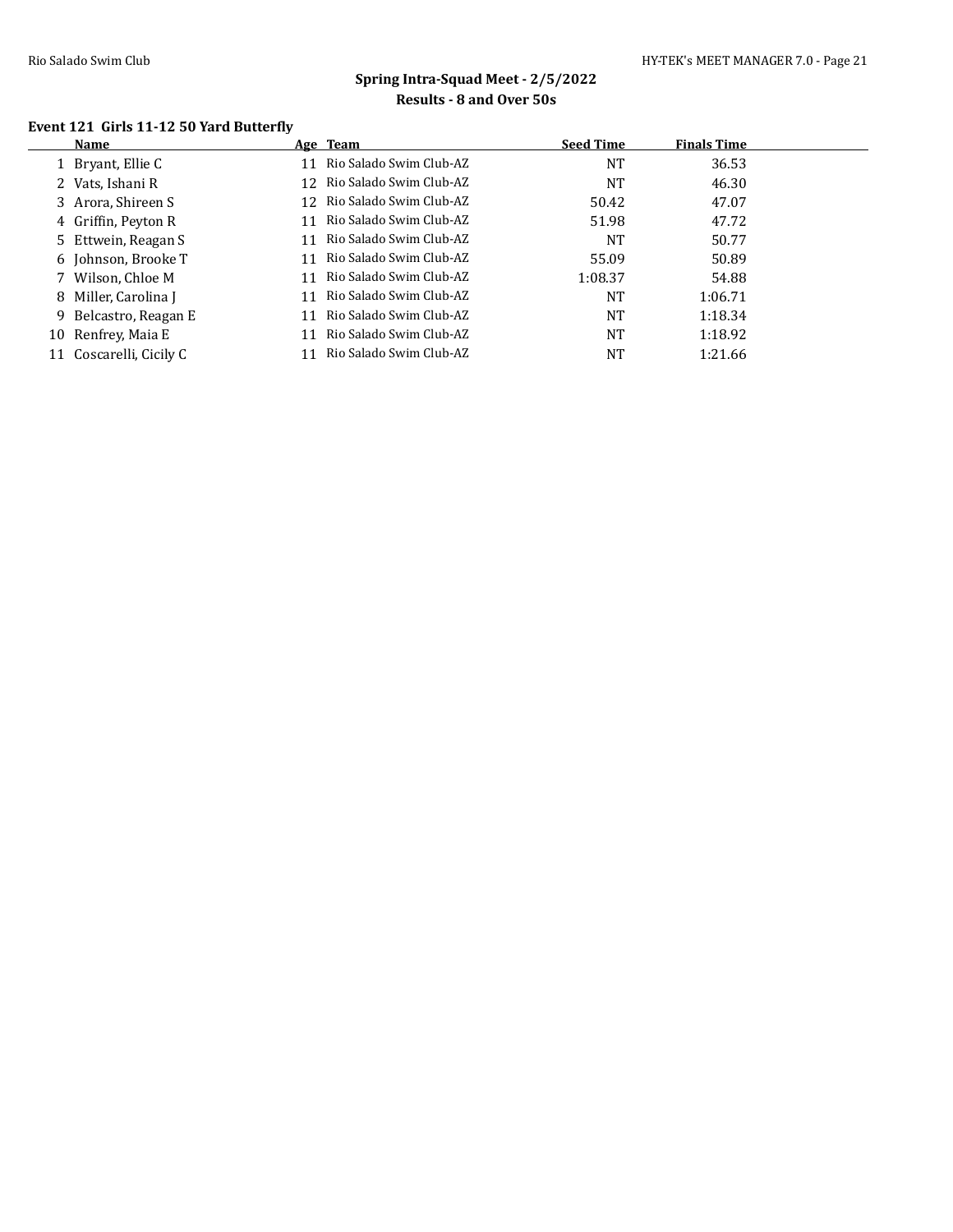$\overline{a}$ 

# **Spring Intra-Squad Meet - 2/5/2022 Results - 8 and Over 50s**

#### **Event 122 Boys 11-12 50 Yard Butterfly**

| Name                 | Age Team                   | <b>Seed Time</b> | <b>Finals Time</b> |  |
|----------------------|----------------------------|------------------|--------------------|--|
| 1 Carter, Mason E    | 12 Rio Salado Swim Club-AZ | 42.41            | 39.53              |  |
| 2 Mullenaux, Mark A  | 12 Rio Salado Swim Club-AZ | 48.43            | 45.87              |  |
| 3 Jones, Henry T     | 12 Rio Salado Swim Club-AZ | 54.26            | 49.51              |  |
| 4 Koglmeier, Michael | 11 Rio Salado Swim Club-AZ | NT               | 59.36              |  |
| 5 Tomeh, Layth S     | 12 Rio Salado Swim Club-AZ | NT               | 1:04.66            |  |
| 6 Roshit, Adith      | 12 Rio Salado Swim Club-AZ | NT               | 1:05.04            |  |
| Amato, Nathan J      | 12 Rio Salado Swim Club-AZ | NT               | 1:19.63            |  |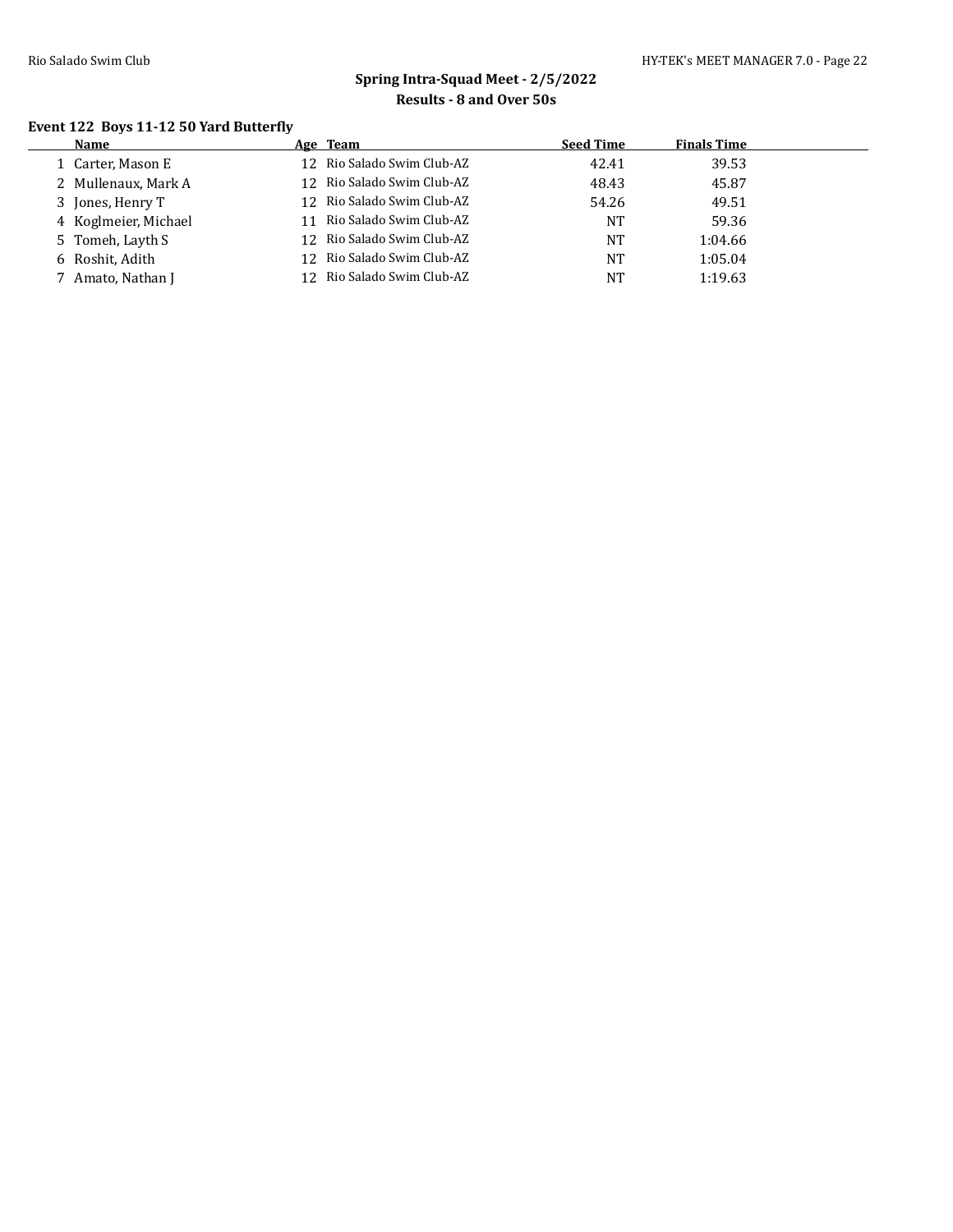#### **Event 123 Girls 13 & Over 50 Yard Butterfly**

|  | <b>Seed Time</b>                                                                                   | <b>Finals Time</b> |
|--|----------------------------------------------------------------------------------------------------|--------------------|
|  | 42.97                                                                                              | 43.24              |
|  | 50.66                                                                                              | 47.67              |
|  | 53.32                                                                                              | 48.54              |
|  | Age Team<br>13 Rio Salado Swim Club-AZ<br>14 Rio Salado Swim Club-AZ<br>14 Rio Salado Swim Club-AZ |                    |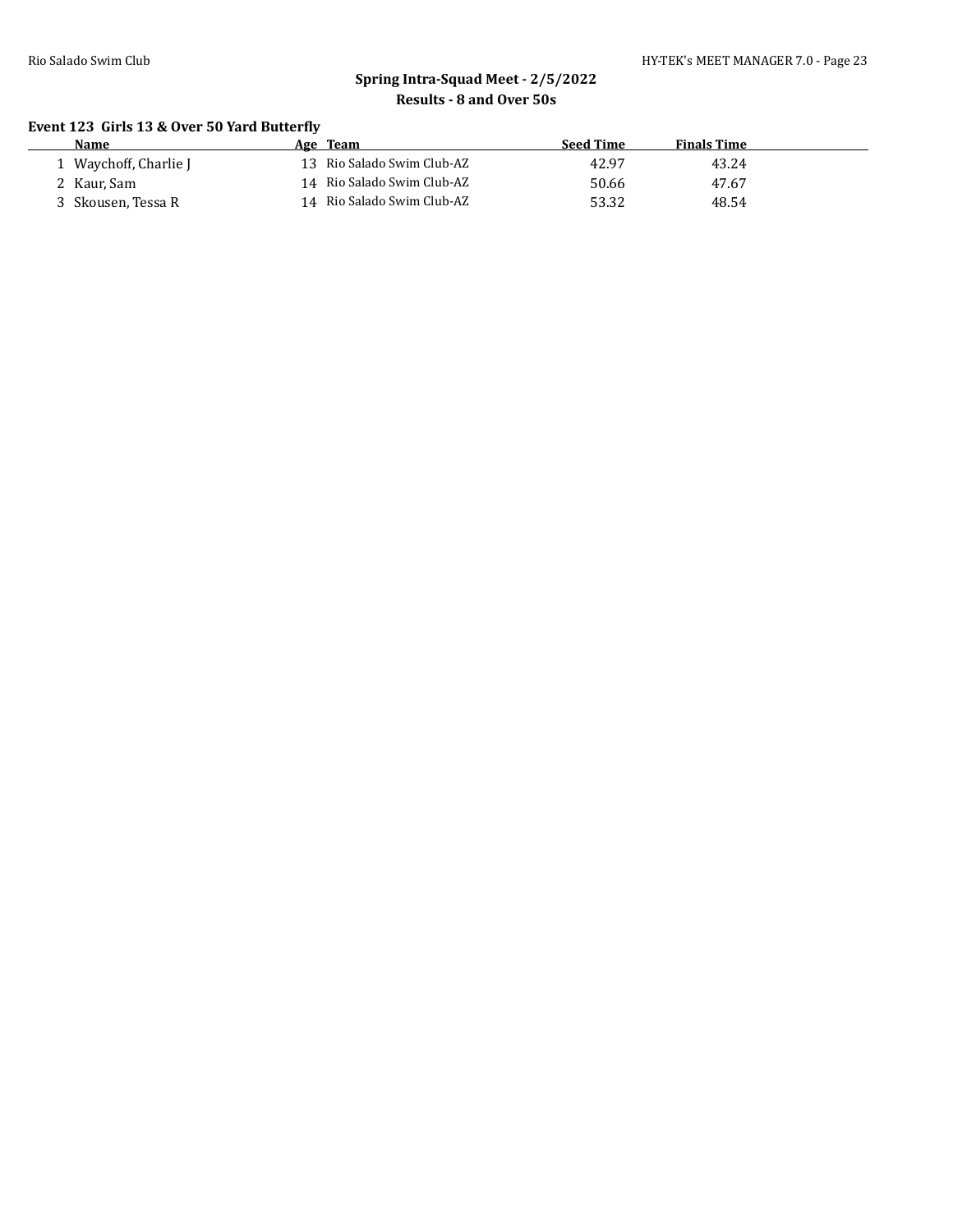#### **Event 124 Boys 13 & Over 50 Yard Butterfly**

| <b>Name</b>        | Age Team                   | <b>Seed Time</b> | <b>Finals Time</b> |
|--------------------|----------------------------|------------------|--------------------|
| Becki, Tye O       | 13 Rio Salado Swim Club-AZ | NT               | 39.80              |
| 4 Anderson, Amir O | 13 Rio Salado Swim Club-AZ | NT               | 45.03              |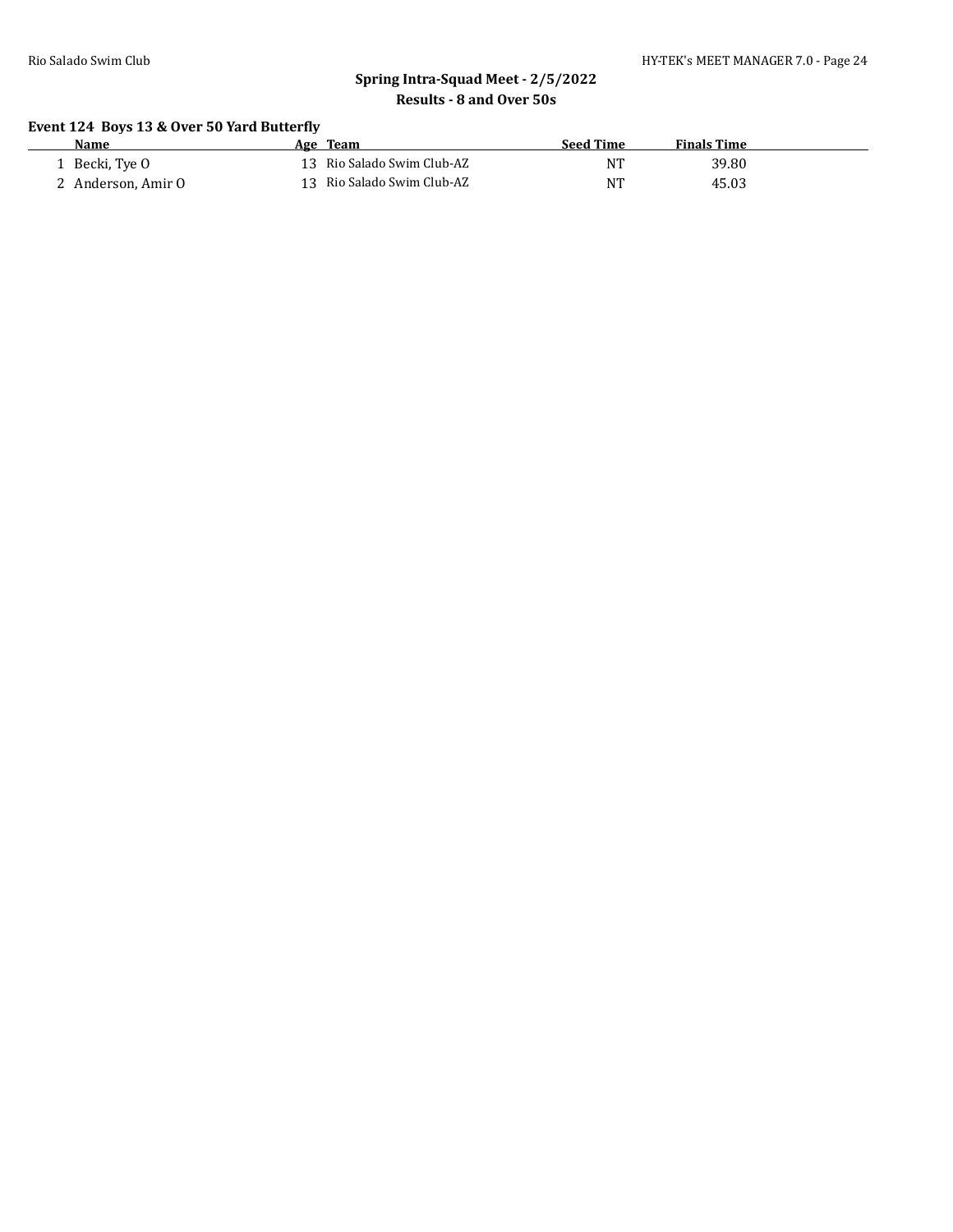#### **Event 125 Girls 100 Yard Freestyle**

|    | Name                    |    | Age Team                   | <b>Seed Time</b> | <b>Finals Time</b> |
|----|-------------------------|----|----------------------------|------------------|--------------------|
|    | 1 Waychoff, Charlie J   |    | 13 Rio Salado Swim Club-AZ | 1:19.88          | 1:26.81            |
|    | 2 Maldonado, Anna V     |    | 10 Rio Salado Swim Club-AZ | <b>NT</b>        | 1:33.25            |
|    | 3 Johnson, Brooke T     | 11 | Rio Salado Swim Club-AZ    | 1:50.12          | 1:35.06            |
|    | 4 Wilson, Chloe M       |    | 11 Rio Salado Swim Club-AZ | <b>NT</b>        | 1:35.93            |
|    | 5 Hall, Alayna R        |    | 10 Rio Salado Swim Club-AZ | <b>NT</b>        | 1:40.69            |
|    | 6 Kaur, Sam             |    | 14 Rio Salado Swim Club-AZ | <b>NT</b>        | 1:41.22            |
|    | 7 Brandenburg, Olivia M |    | 12 Rio Salado Swim Club-AZ | <b>NT</b>        | 1:50.24            |
|    | 8 Skousen, Tessa R      |    | 14 Rio Salado Swim Club-AZ | <b>NT</b>        | 1:51.90            |
|    | 9 Belcastro, Reagan E   | 11 | Rio Salado Swim Club-AZ    | <b>NT</b>        | 2:22.27            |
| 10 | Miller, Carolina J      |    | Rio Salado Swim Club-AZ    | NT               | 2:25.72            |
|    |                         |    |                            |                  |                    |